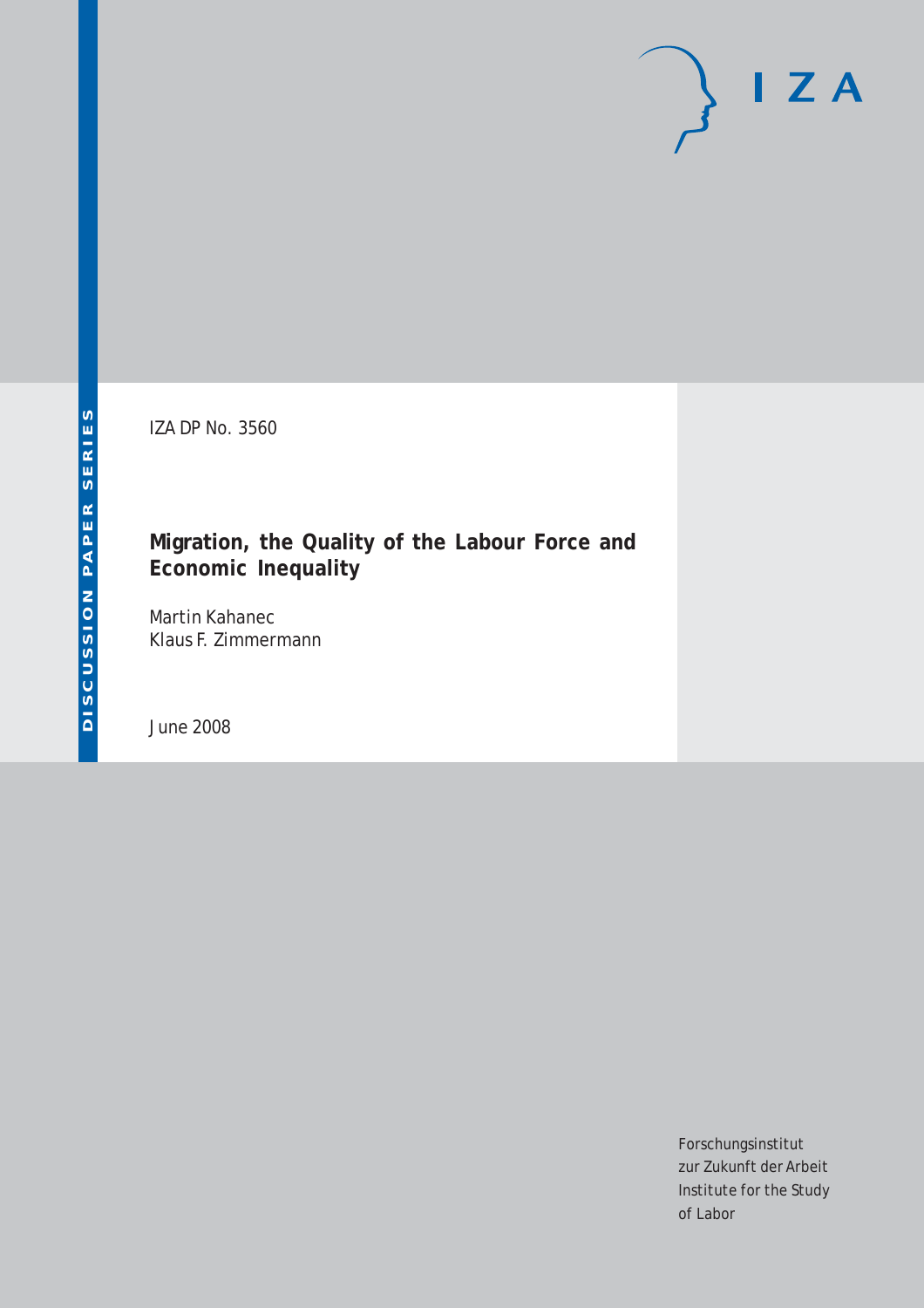# **Migration, the Quality of the Labour Force and Economic Inequality**

## **Martin Kahanec**

*IZA* 

**Klaus F. Zimmermann** 

*IZA, Bonn University and DIW Berlin* 

Discussion Paper No. 3560 June 2008

IZA

P.O. Box 7240 53072 Bonn Germany

Phone: +49-228-3894-0 Fax: +49-228-3894-180 E-mail: [iza@iza.org](mailto:iza@iza.org)

Any opinions expressed here are those of the author(s) and not those of IZA. Research published in this series may include views on policy, but the institute itself takes no institutional policy positions.

The Institute for the Study of Labor (IZA) in Bonn is a local and virtual international research center and a place of communication between science, politics and business. IZA is an independent nonprofit organization supported by Deutsche Post World Net. The center is associated with the University of Bonn and offers a stimulating research environment through its international network, workshops and conferences, data service, project support, research visits and doctoral program. IZA engages in (i) original and internationally competitive research in all fields of labor economics, (ii) development of policy concepts, and (iii) dissemination of research results and concepts to the interested public.

IZA Discussion Papers often represent preliminary work and are circulated to encourage discussion. Citation of such a paper should account for its provisional character. A revised version may be available directly from the author.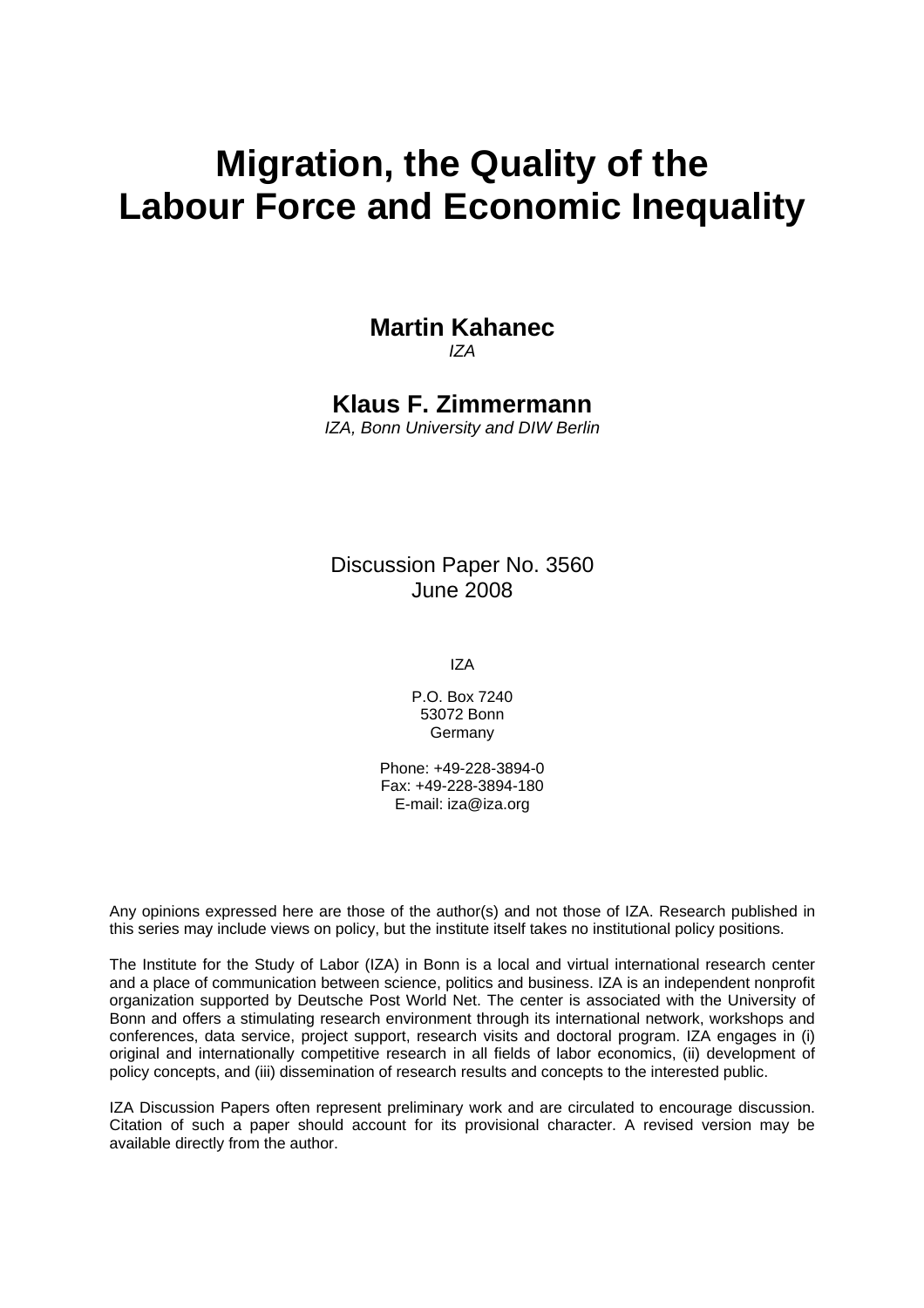IZA Discussion Paper No. 3560 June 2008

## **ABSTRACT**

### **Migration, the Quality of the Labour Force and Economic Inequality[\\*](#page-2-0)**

Mobility of workers involves flows of labour, human capital and other production factors and thus contributes to a more efficient allocation of resources. Besides these effects on allocative efficiency, migrant flows affect relative wages and also change the international and national distribution of skills and thereby equality in the receiving society. This paper suggests that skilled immigration promotes economic equality in advanced economies under standard conditions. The context is theoretically explained in a core model and empirically documented using unique data from the WIID database and OECD.

JEL Classification: D33, E25, F22, J15, J61, O15

Keywords: inequality, income distribution, human capital, skill allocation, migration, ethnicity, minority, Gini-coefficient

Corresponding author:

 $\overline{a}$ 

Klaus F. Zimmermann  $17<sub>\Delta</sub>$ P.O. Box 7240 53072 Bonn Germany E-mail: [Zimmermann@iza.org](mailto:Zimmermann@iza.org) 

<span id="page-2-0"></span><sup>\*</sup> Financial support from Volkswagen Foundation for the IZA project on "The Economics and Persistence of Migrant Ethnicity" is gratefully acknowledged.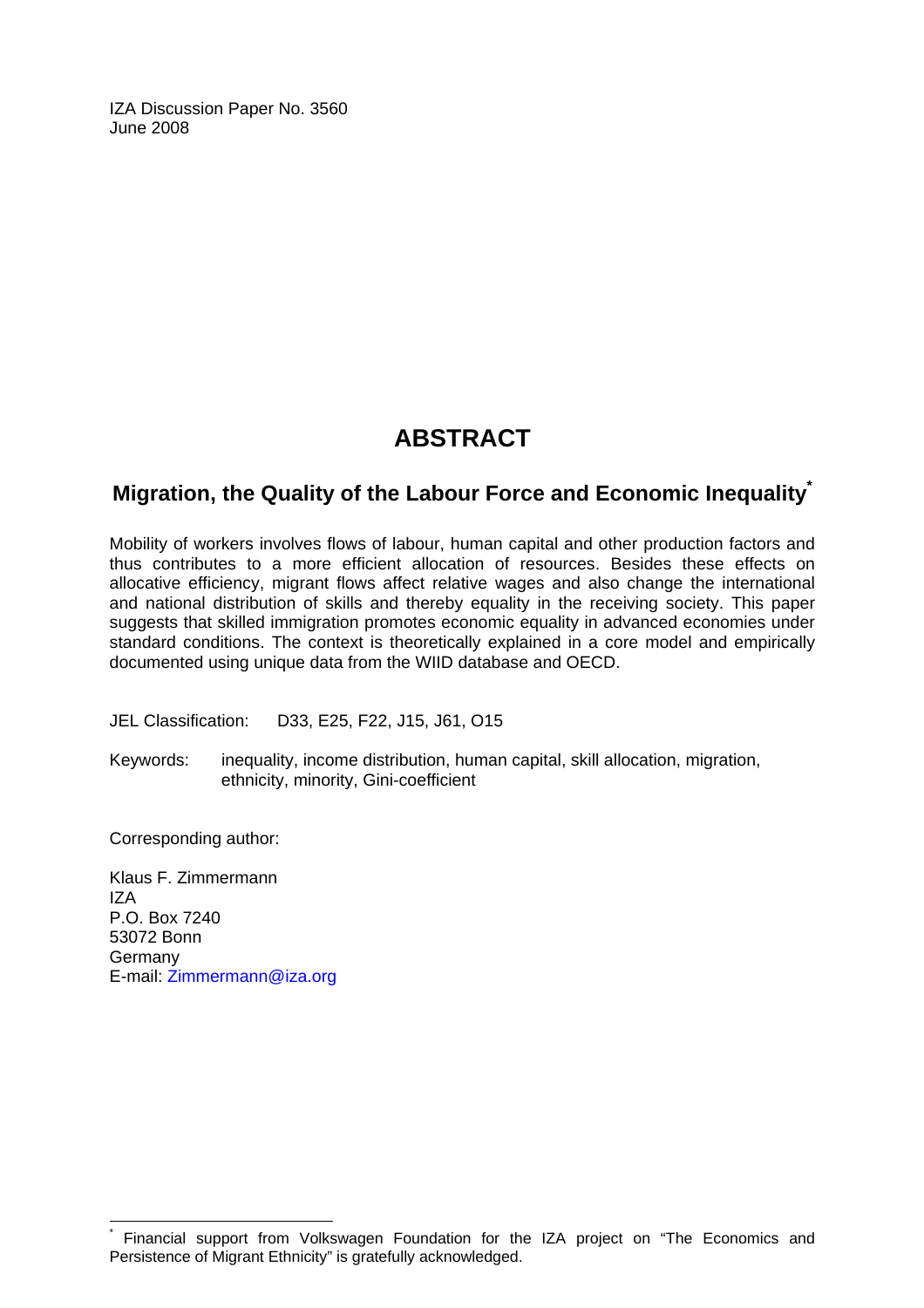#### **1. Introduction**

 $\overline{a}$ 

International flows of people are an integral part of the globalized world economy.<sup>1</sup> Economic migration involves flows of labour, human capital and other production factors and thus, at least in theory, contributes to a more efficient allocation of resources and welfare of nations. Yet, the distributional effects of migration may be considerable, as one of the main repercussions of migration is that it changes the composition of the labour force in the receiving and sending countries. These effects are especially far-reaching if migrant flows change the distribution of skills in the labour force. This is the case if, for example, a country experiences a steady inflow of workers whose skill level is on average higher (or lower) than the skill level of the typical native worker. The induced changes in the composition of the labour force have the direct effects on inequality through changing the shares of "poor" and "rich" people in the economy. Furthermore, they affect the wages of high and low skilled labour in the economy. Finally, individuals may react to such changes in labour force quality<sup>2</sup> by changing their investment decisions, including those regarding their investment into human capital acquisition.<sup>3</sup>

 The economic consequences of migration have been one of the central topics of labour economics since the early works of Chiswick (1978, 1980) and Borjas (1983, 1985). While various distributional effects have been considered in the ensuing literature that we summarize below, there is little evidence on the relationship between migration and inequality. Yet, it is mainly the distributional effects of migration that drive public attitudes towards immigration and the related policy discourse (see Zimmermann, 2005).

<sup>&</sup>lt;sup>1</sup> United Nations (UN) estimates that the share of international migrants in the total world population was 2.4% in 1965, 2.3% in 1985 and reached 3.0% in 2005. In the developed world, including Europe, Northern America, Australia, New Zealand and Japan, the corresponding share reached 9.5% in 2005. See United Nations, Department of Economic and Social Affairs, World Migrant Stock: The 2005 Revision Population Database.

 $2$  We measure the quality of the labour force by the incidence of skilled workers in it. We define skilled and unskilled workers by their highest attained levels of education, albeit we understand that skill is a broader category than education.

 $3$  As another example, low skill immigration may increase the overall quality of the labour force, if it brings about a larger increase in the quality of the native labour force.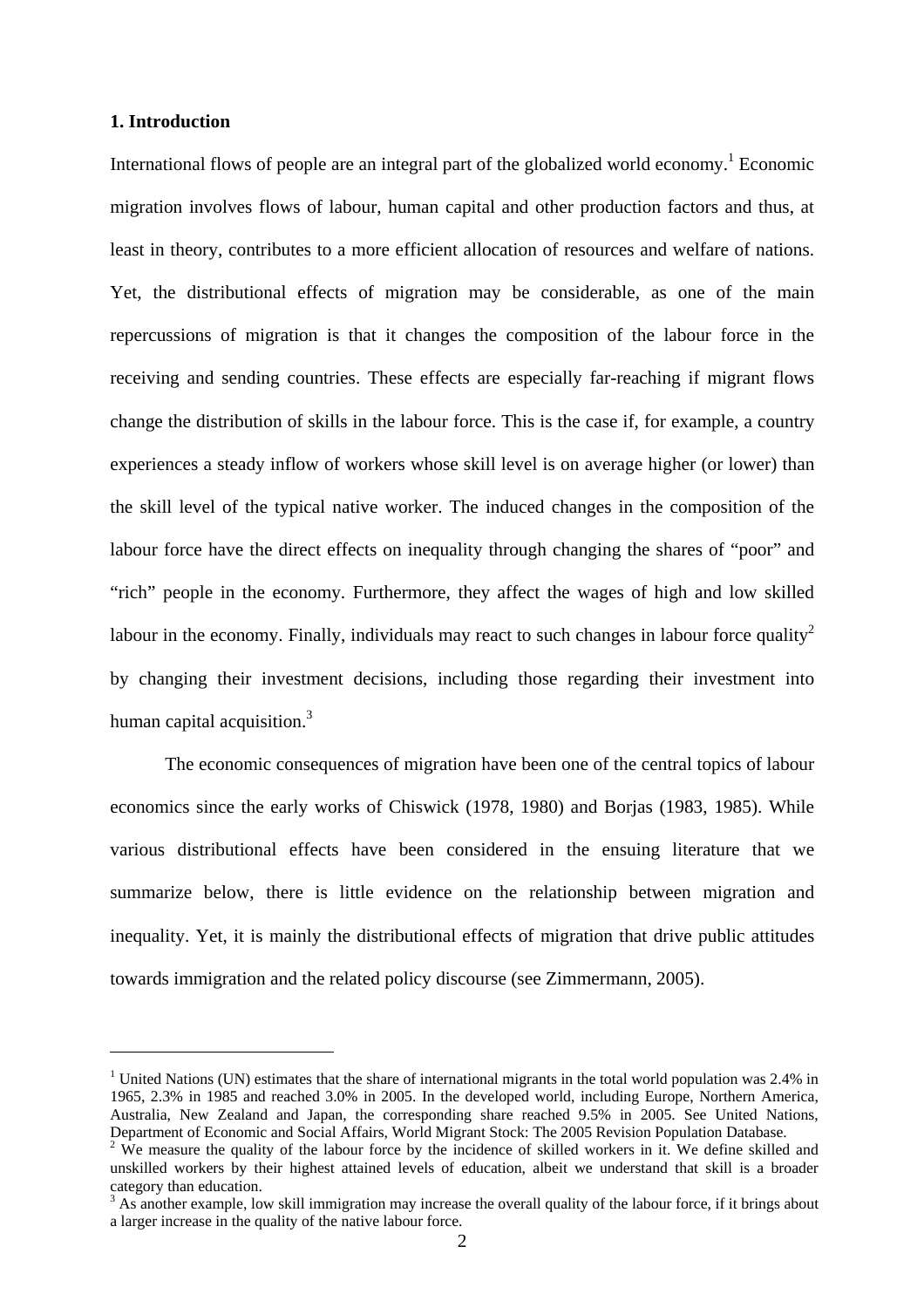In this paper we theoretically and empirically study the relationships between economic inequality, the quality of the labour force and international migration. We consider these relationships from the perspective of developed countries that receive inflows of migrants that vary across countries and over time in terms of their skill composition (Zimmermann, 2005).

We proceed as follows. The next section maps the relevant literature. We then develop a simple model that links inequality as measured by the Gini coefficient and the share of skilled workers in the labour force. In this model we illustrate the effects of skilled and unskilled immigration. Section 4 provides empirical evidence on the link between inequality, labour force quality, and migration and establishes some stylised facts about these relationships. Next, we empirically investigate the relationship between inequality and labour force quality using country statistics from the 2007 OECD Statistical Compendium and a unique compilation of inequality data provided by the WIDER institute at the United Nations University in 2007. As a third step, we study the overall relationship between the share of immigrants in the labour force and its quality. We then discuss the policy relevance of our findings and conclude.

#### **2. Theories of Economic Impact of Migration**

The impact of immigration on the destination labour market has been modelled by a number of studies, including Chiswick, Chiswick and Karras (1992) and Chiswick (1980, 1998). The key factor driving the effects of migration on income inequality in receiving countries in these models is the substitutability or complementarity of immigrant and native labour. While the early empirical studies (Grossman, 1982; Borjas, 1983; Borjas, 1987) report labour market effects of immigration of small magnitudes, more recent studies provide evidence of diverse and non-negligible effects. Using data from the 1990 US census, Card (2001) distinguishes the effects of immigration for various occupational groups and finds significant negative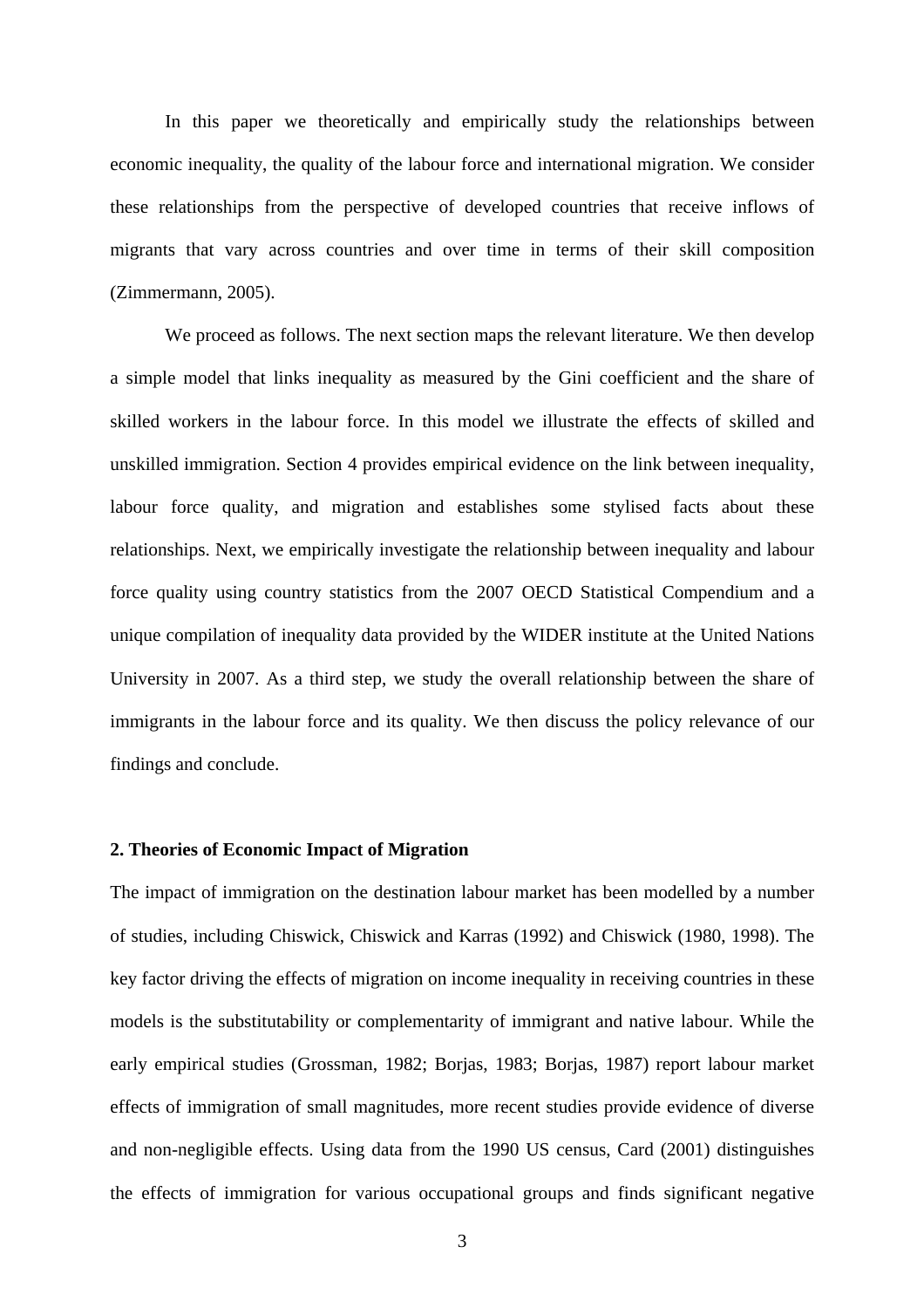employment effects in most cases. In a similar study, Orrenius and Zavodny (2007) find negative wage effects of immigration on unskilled natives but do not find significant effects in skilled occupations. Borjas, Freeman and Katz (1997) report that immigration explains a significant proportion of the increase in the wage gap between high and low skill labour in the US in the 1980s and early 1990s. Negative wage effects of immigrants on their co-ethnics in the same linguistic group are reported by Chiswick and Miller (2002). In a natural experiment setting of the Mariel boatlift, which brought an influx 45,000 Cubans into Miami in 1980, Card (1990) finds that any effects of unexpected immigration were cancelled out by mobility response of natives and former immigrants.4

 The international evidence is mixed, ranging from weak negative effects on employment or wages found by Winkelmann and Zimmermann (1993), Hunt (1992, Carrington and de Lima (1996), Angrist and Kugler (2003) and Roy (1987), through nonsignificant effects reported by Pischke and Velling (1997), Akbari and DeVoretz (1992), Dustmann, Fabbai, and Preston (2005), Addison and Worwick (2002), Roy (1997), Friedberg (2001) and Zorlu and Hartog (2005), to positive effects found by Chapman and Cobb-Clark (1999) and Parasnis, Fausten and Smyth (2006). De New and Zimmermann (1994) support the complementarity hypothesis by finding negative effects of (largely unskilled) immigration on the wages of the German unskilled but positive wage effects on the wages of native highskilled. The book edited by Zimmermann (2005) summarizes migration experiences since the Second World War for European countries and the US, Canada and New Zealand. The conclusion obtained is that immigration is largely beneficial for the receiving countries, since, besides phases of adjustment, there is no overall evidence that natives' wages are strongly depressed or that unemployment is substantially increasing as a consequence of immigration.

 $\overline{a}$ 

<sup>&</sup>lt;sup>4</sup> Borjas (1999, 2003, 2006) and Filler (1992) provide further evidence on the negative effects of immigration in the US.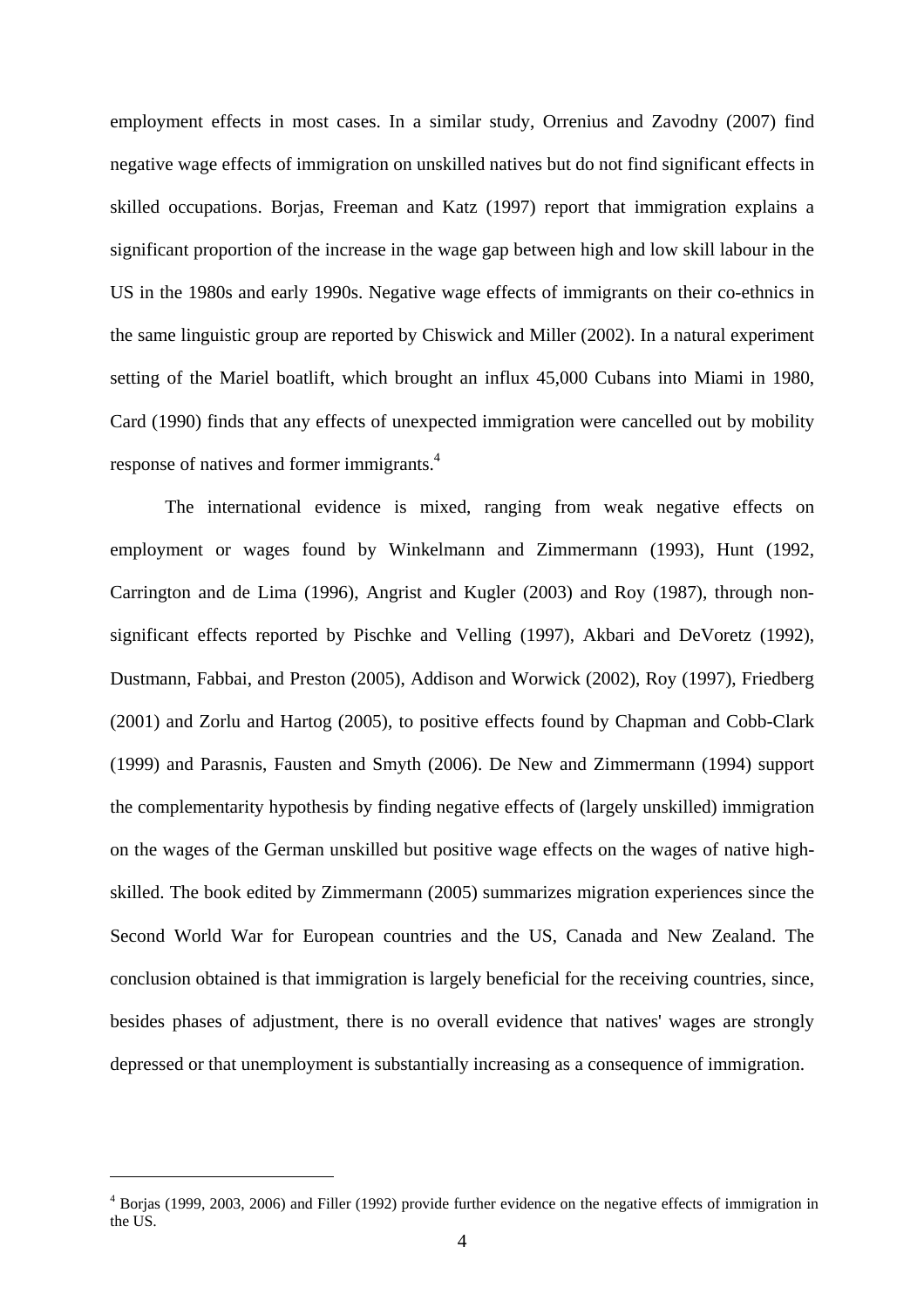Immigrant adjustment is another important determinant of immigrant-native labour market disparities. The works of Chiswick (1978) and Borjas (1985) initiated a large body of literature depicting immigrant adjustment and the roles of the immigrant's lack of skills specific to and experience in the host country, migrant (self-)selection and cohort effects. Constant and Zimmermann (2008) discuss the role of ethnicity and its dynamics on immigrants' labour market outcomes and Kahanec (2007) develops a model of persevering skill and occupational specialization of ethnic minorities. Dustmann, Frattini and Preston (2007) provide evidence that immigrants temporarily downgrade to less skilled occupations than they are qualified for due to incomplete transferability of their skills upon arrival.

 These interactions between immigrants and natives determine how immigrants fare across the earnings distribution in host societies. This issue has been addressed by a significant body of literature, including Borjas (1990, 1995) that focus on mean immigrantnative earnings gaps and Butcher and DiNardo (2002) and Chiswick, Le and Miller (2008) who investigate this gap at different deciles of earnings distribution. This literature generally reports significant earnings gaps whose magnitudes and determinants vary by gender, year and immigrant cohort as well as across the deciles of the earnings distribution. Employment gaps between immigrants and natives in the US labour market are documented by Chiswick, Cohen and Zach (1997), among others. Borjas (1986) reports higher self-employment rates among immigrants than natives. Gaps in various measures of labour market outcomes of immigrants and natives in other developed countries are reported by a number of studies, including Amuedo-Dorantes and de la Rica (2007) for Spain, Constant and Massey (2003) for Germany and Wheatly Price (1999) and Dustmann, Fabbri, Preston and Wadsworth (2003) for the UK.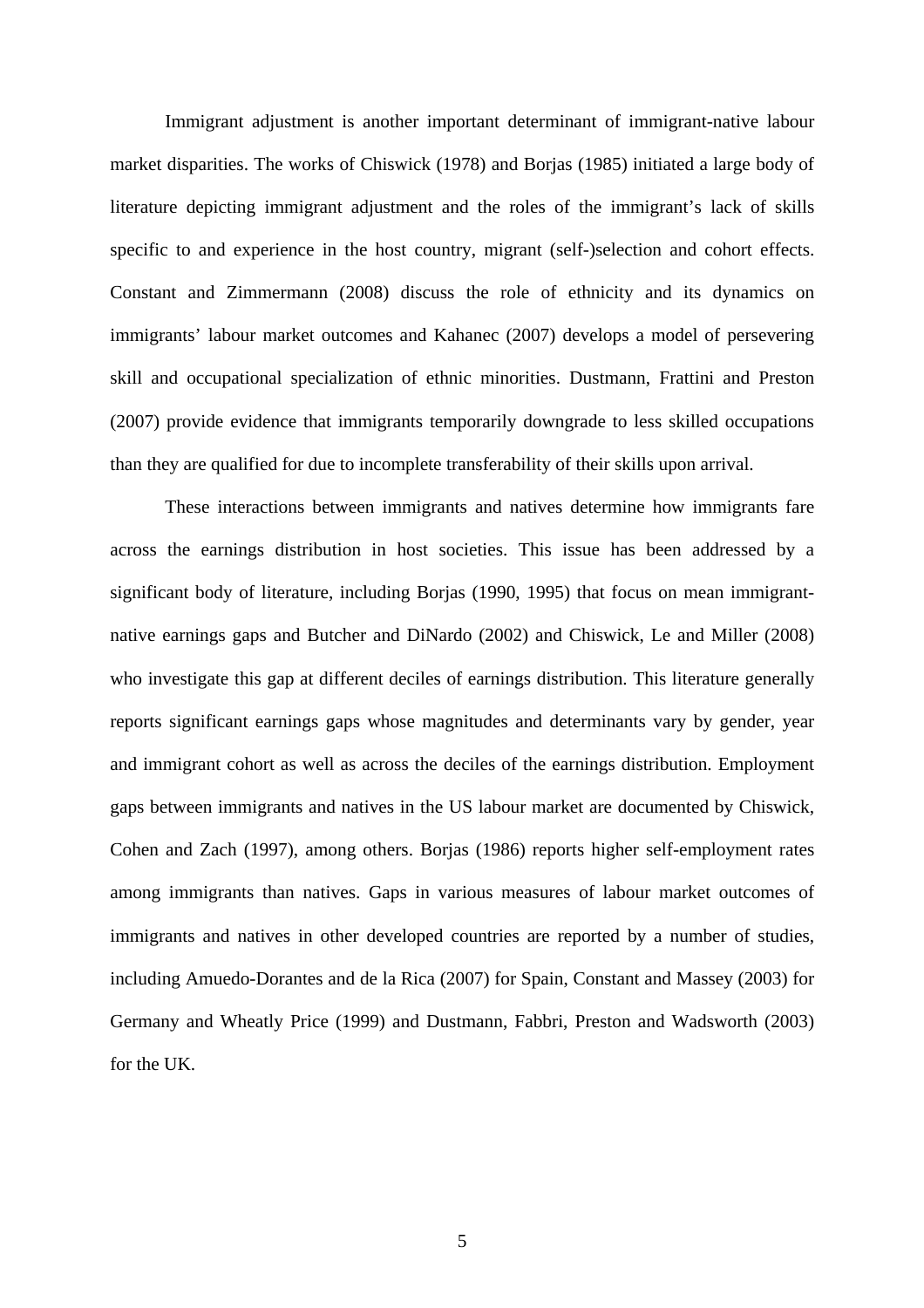#### **3. The Theoretical Model**

In this section we develop an analytical labour market model that relates inequality to skill composition of the labour force and then explicate its predictions for the inequality effects of migration. Following Kahanec and Zimmermann (2008), we consider an economy of size one with *L* low-skilled and  $S = 1 - L$  high-skilled workers earning wages  $w_i$  and  $w_h$ , respectively, where we let  $\theta = w_l / w_h$ <sup>5</sup> Consider a specific case with the Constant Elasticity

of Substitution (CES) production function  $C = (L^{1-\rho} + (\alpha S)^{1-\rho})$  $C = (L^{1-\rho} + (\alpha S)^{1-\rho})^{\frac{1}{1-\rho}}$ , where  $\rho = 1/\varepsilon$  and  $\varepsilon > 0$ is the (finite) elasticity of substitution of high- and low-skilled labour in a competitive industry and  $\alpha > 1$  is the efficiency shift factor of skilled relative to unskilled labour. Under these assumptions  $\theta = (L/(\alpha (1-L)))^{-\rho}$  and the earnings of an unskilled relative to a skilled worker are  $\theta/\alpha$ . We first consider the natural case where the earnings of high-skilled workers are higher than those of low-skilled ones,  $\theta/\alpha < 1$ . In the Appendix we show that the Gini coefficient<sup>6</sup> is

$$
G(L) = \frac{L(1-L)\left(\alpha - \left(\alpha(1-L)\right)^{\rho}/L^{\rho}\right)}{\alpha - \alpha L + \left(\alpha(1-L)\right)^{\rho}/L^{\rho-1}}
$$

 $\overline{a}$ 

and that there is a nondegenerate range  $L^1 L^2$  within the interval [0,1] where  $G(L)$  is increasing in *L*. In fact, whenever  $\varepsilon \in (0,1]$ ,  $dG(L)/dL > 0$  for any  $L \in (0,1)$ . For  $\varepsilon > 1$ ,  $G(L)$  is increasing within and decreasing outside of  $L^1L^2$ , that is, for very low and very high

<sup>&</sup>lt;sup>5</sup> That is, we normalize the size of the labour force to unity and *L* denotes also the share of lows-skilled workers.

<sup>&</sup>lt;sup>6</sup> The Gini coefficient is the area between the line of perfect equality, the 45 degree line, and the Lorenz curve  $z(\lambda)$ , depicting the share of economy's income accruing to the  $\lambda$  poorest individuals, divided by the area between the line of perfect equality and the line of perfect inequality. The line of perfect inequality attains zero for any  $\lambda \in [0,1)$  and  $z(1) = 1$ .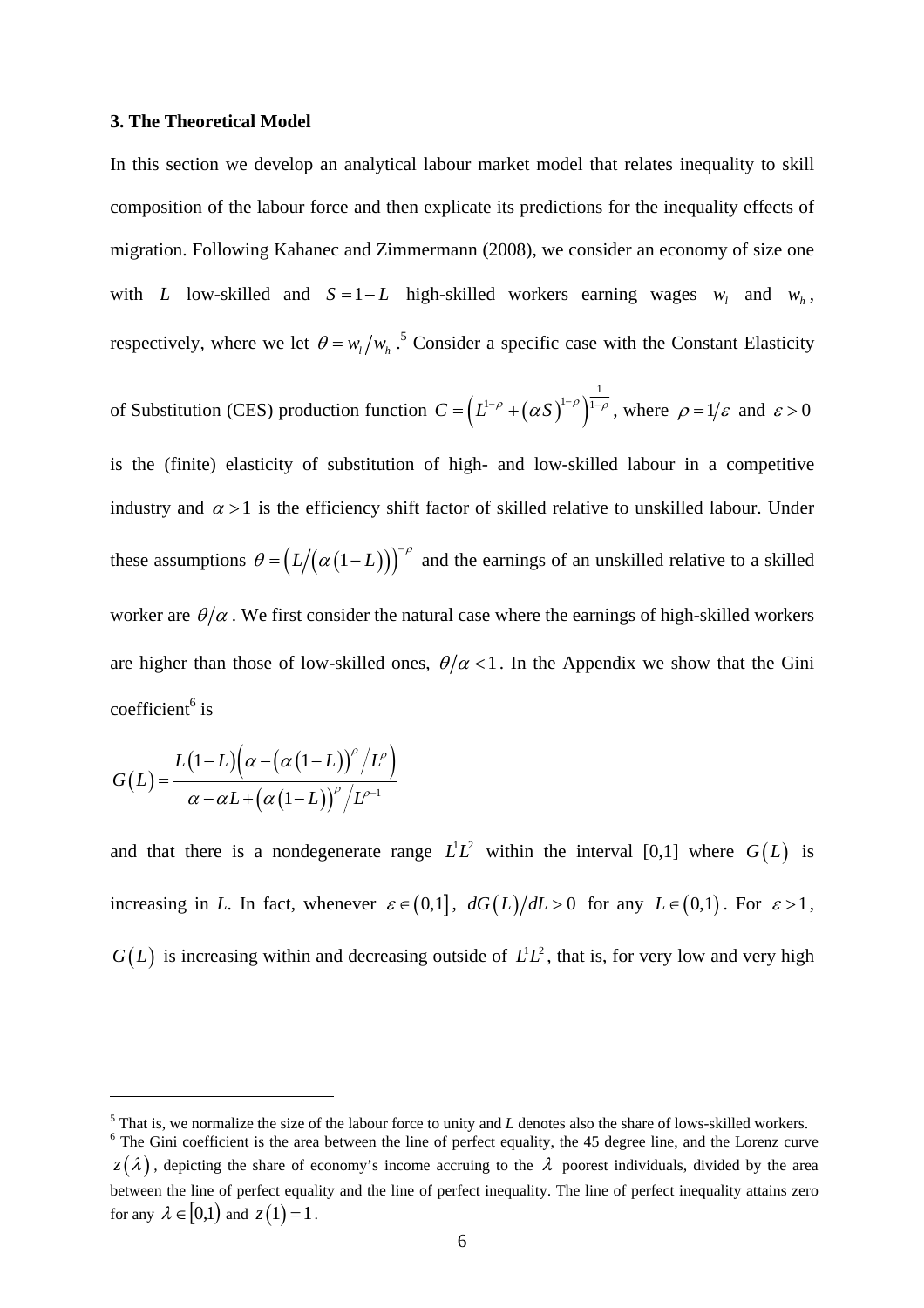values of *L*. It turns out that the range  $L^1 L^2$  tends to be quite large.<sup>7</sup> Parametric values determine which  $L \in (0,1)$  are admissible with respect to the condition  $\theta/\alpha < 1$  and which are not. We denote L<sup>\*</sup> the value of L at which  $\theta/\alpha = 1$ . In the Appendix we show that  $\int_{-L}^{L} = \frac{\alpha^{1-1/\rho}}{(1+\alpha^{1-1/\rho})}, \quad L^1 < L^* < L^2$ , and  $\theta/\alpha < 1$  for any  $L \in (L^*, 1)$  and  $\theta/\alpha > 1$  for any  $L \in (0, L^*)$ .<sup>8</sup> It turns out that for the values of  $L \in (0, L^*)$  the Gini coefficient equals  $-G(L)$ . Note that these results imply that for OECD economies with a large share of skilled labour the relevant segment of  $G(L)$  is decreasing in the share of skilled labour, 1-L, for the most part and may pick up for  $L \in (0, L^*)$ , where, counterfactually, the low-skilled earn more than the high-skilled.

 This result enables us to consider the effects of changes in *L* that occur when immigrants of different skill composition (vis-à-vis the natives) enter (leave) the economy under the conditions of flexible wages. For example, for  $L \in (L^*, L^2)$  an inflow of immigrants who are on average more skilled than the natives decreases inequality in the economy.<sup>9</sup>

 To summarize, theory predicts that inequality is decreasing with skilled immigration for moderate to high values and may be increasing for very high values of the share of skilled labour, 1-*L*. In advanced economies such as the OECD countries where skilled labour is abundant and under the natural case where skilled workers earns more than unskilled ones this prediction implies that skilled immigration decreases inequality.

 $\overline{a}$ 

<sup>&</sup>lt;sup>7</sup> For example, if the substitutability of skilled and unskilled labour is about 2.5, as estimated by Chiswick (1978C), and high skilled labour is twice as productive as its low skilled counterpart, the corresponding values are  $L^1 = 0.07$  and  $L^2 = 0.83$ .

<sup>&</sup>lt;sup>8</sup> Note, that if  $\varepsilon > 1$  ( $\varepsilon \in (0,1)$ ), it must be that  $L < 0.5$  ( $L > 0.5$ ) for  $\theta/\alpha < 1$  to hold.  $L^* = 0.26$  under the assumptions of the previous footnote.

<sup>&</sup>lt;sup>9</sup> Note that we consider the case  $\varepsilon > 1$ .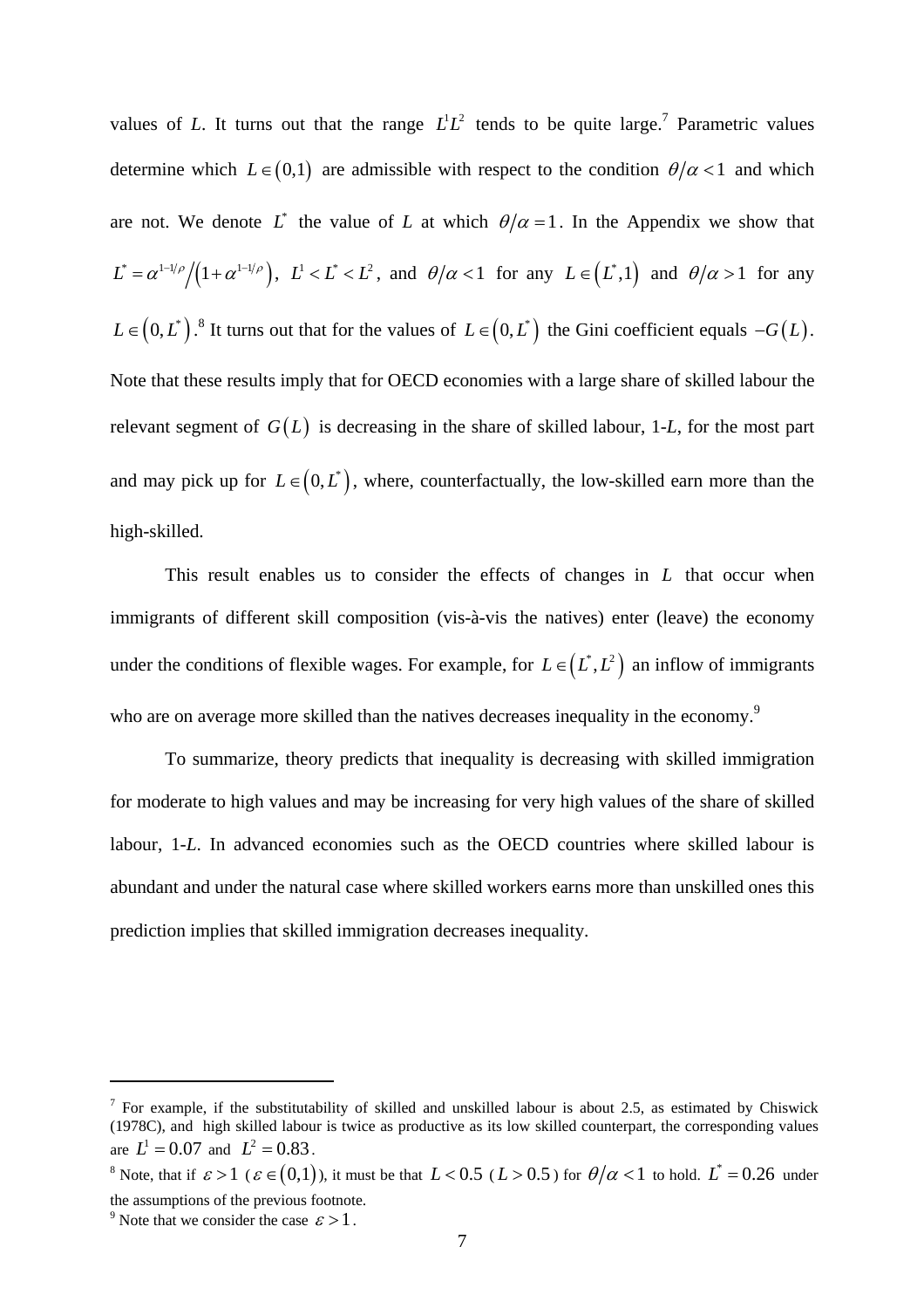#### **4. Inequality and the Quality of the Labour Force**

What is the empirical relationship between inequality and educational attainment levels in the labour force?<sup>10</sup> To address this question, we combine data on education, labour force characteristics and other national indicators from the OECD Statistical Compendium 2007 with the Gini measures reported in the World Income Inequality Database (WIID 2007) version 2.0b compiled by the WIDER institute at the United Nations University and published in May 2007. The OECD Statistical Compendium provides historical statistics on a wide range of economic variables, such as labour force characteristics, national accounts, and education, mainly for developed countries that are members of OECD.

 The WIID 2007 dataset reports Gini coefficients for a large number of countries covering many years of collection and estimation of this inequality indicator. In those cases where WIID 2007 reports multiple Gini coefficients per year and country, we prefer those of the highest quality if based on gross rather than net takings and earnings rather than broader measures of income to quantify those components of economic inequality that stem from the labour market as precisely as possible.<sup>11</sup> The combined dataset covers 29 OECD member states and provides 109 observations with non-missing information on the Gini coefficient the shares of the labour force with at least upper secondary or post-secondary education.

 $10$  As mentioned earlier, education measures a certain type of skills.

<sup>&</sup>lt;sup>11</sup> It needs to be acknowledged that whether earnings inequality is measured at the individual or household level is a non-trivial issue in the context of measuring the relationship between inequality and immigration. In particular, immigrants often have larger households and different family structures than natives. As a result, measures of inequality based on individual and household earnings may give different pictures of inequality. The analysis of this complex relationship is beyond the scope of this chapter, however. Nevertheless, we control for the level (individual vs. household) at which the Gini coefficient was measured in our empirical analysis.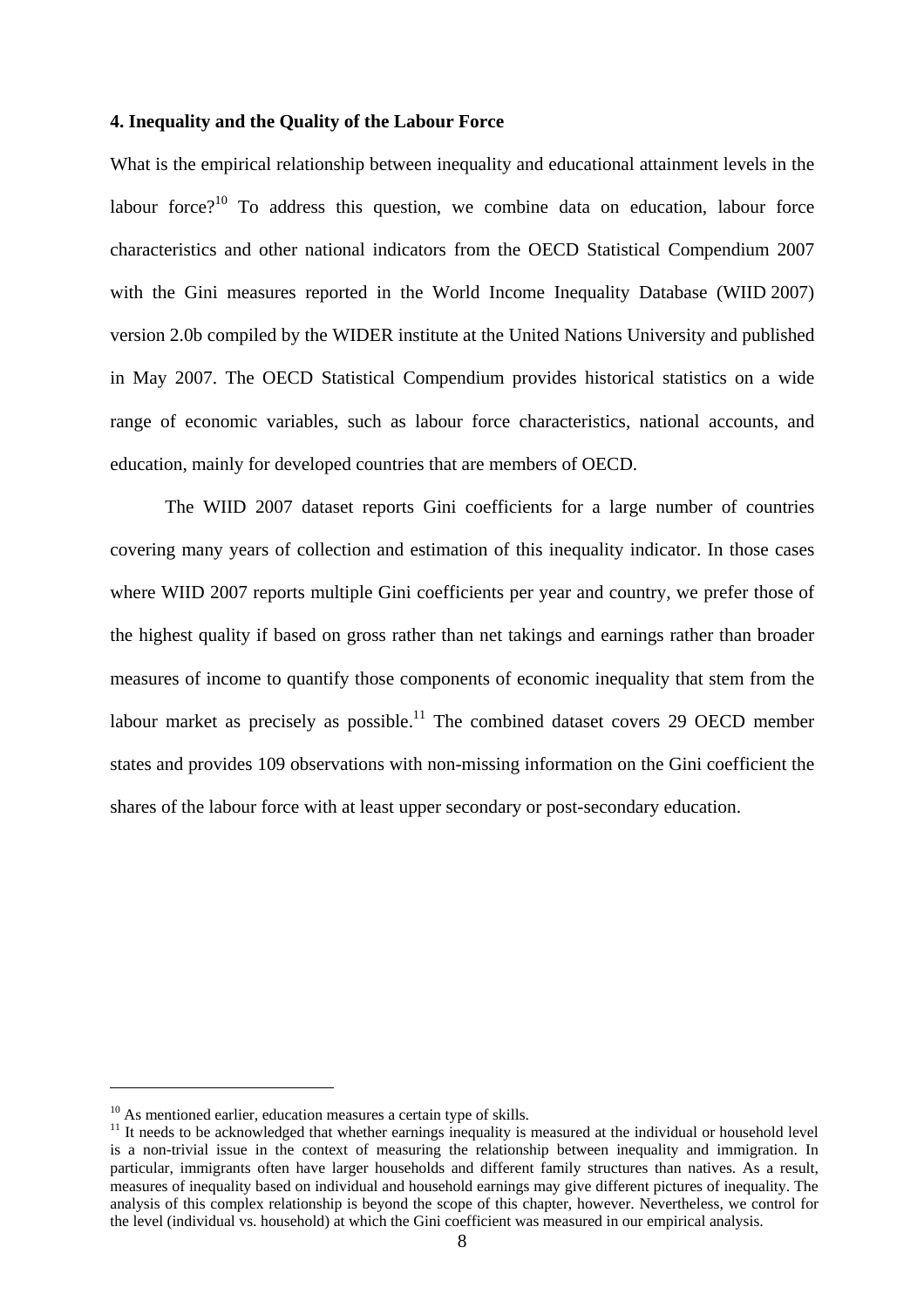#### Table 1: Descriptive statistics

|                                              | Mean  | Standard  | Number of    |
|----------------------------------------------|-------|-----------|--------------|
|                                              |       | deviation | observations |
| Gini coefficient                             | 31.95 | 6.14      | 109          |
| Share of upper secondary or higher education | 72.84 | 17.17     | 109          |
| Share of post-secondary or higher education  | 50.64 | 20.26     | 109          |
| Share of foreign labour force                | 5.11  | 3.85      | 110          |
| Inflation rate                               | 2.63  | 2.50      | 109          |
| Share of population 15-64 years of age       | 66.86 | 1.56      | 109          |
| Unemployment rate                            | 7.49  | 3.53      | 109          |
| Female unemployment rate                     | 8.37  | 4.61      | 109          |
| Participation rate                           | 73.01 | 6.24      | 109          |
| Female participation rate                    | 65.00 | 8.44      | 109          |
| Share of labour force in agriculture         | 5.68  | 4.00      | 109          |
| Government size                              | 20.25 | 3.38      | 109          |
| GDP per capita, 1000s USD                    | 19.95 | 12.15     | 109          |

Note: Share of foreign labour force computed for the sample including observation for which information on the Gini coefficient was missing but excluding Luxembourg with unusually high share of foreigners.

Table 1 reports basic descriptive statistics of the main variables used in the analysis. We observe that the mean Gini coefficient is about 32%, the mean share of workers with upper secondary or higher education is about 73%, the corresponding figure for postsecondary or higher education is 51%, and the mean share of foreigners in the labour force is about 7%. To illustrate some basic characteristics of the relationship between inequality and labour force quality, we plot these two variables and compute the predicted values of a locally smoothed regression of the Gini coefficient on the measures of educational attainment in the labour force. Figures 1 and 2 confirm that for the most part inequality is a negative function of labour force quality for both measures of labour force quality that we apply. Indeed, this relationship is negative for about 80% of the observations in case of post secondary or higher education. The corresponding percentage for upper secondary or higher education is about 60%. In fact, the observed relationships are not too different from simple quadratic fits.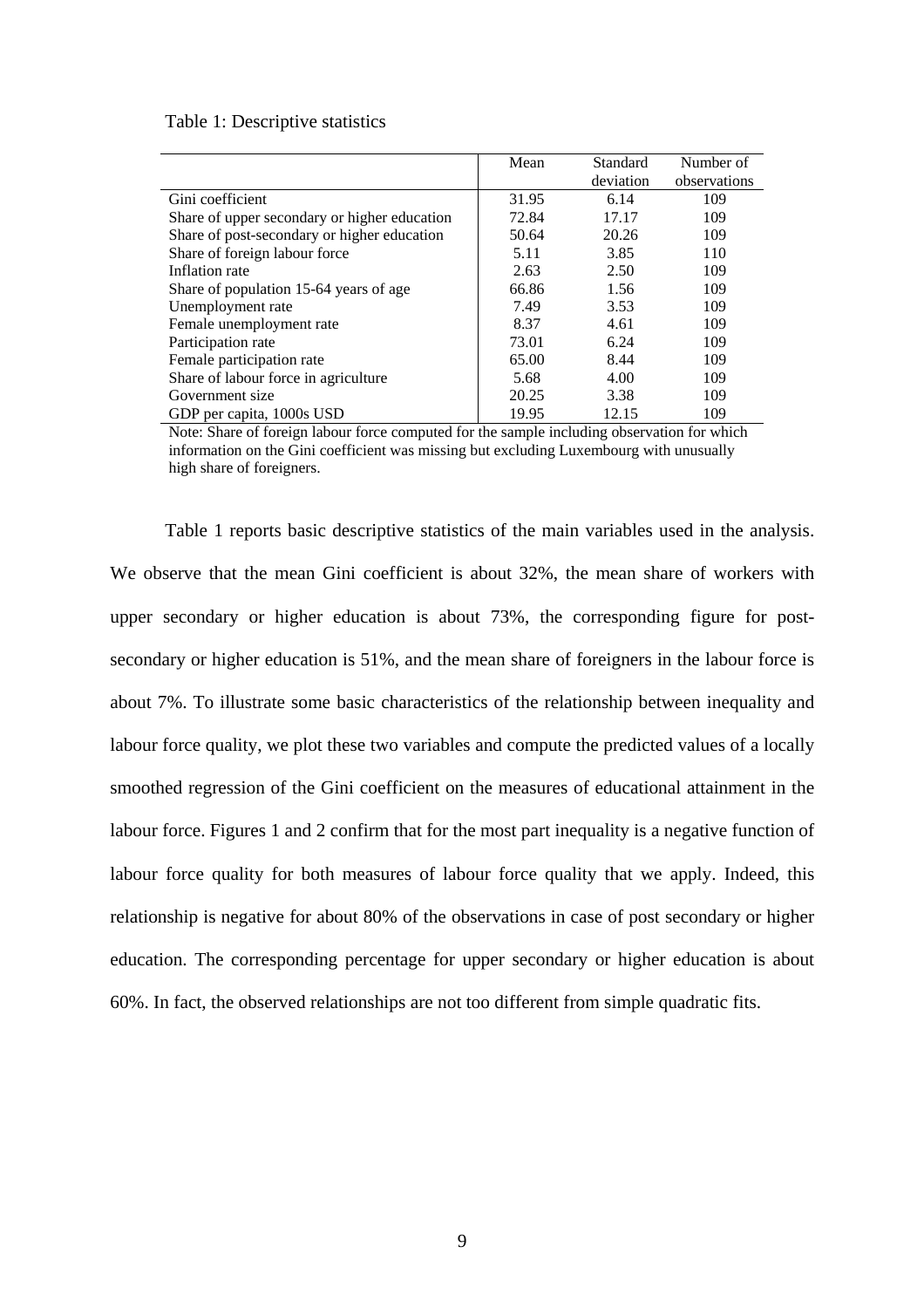Figure 1: Scatter plot of the Gini coefficient as a function of the share of labour force with upper secondary or higher education



Notes: OECD members except for Iceland. Data on Gini coefficients are from the WIID 2007 database. Data on the shares of labour force with given education are from the OECD Compendium. 1992-2003. Line plot of the nonparametric locally weighted regression of the Gini coefficient as a function of the share of labour force with upper secondary or higher education

Figure 2: Scatter plot of the Gini coefficient as a function of the share of labour force with post-secondary or higher education



Notes: OECD members except for Iceland and Mexico. Data sources see Figure 1. 1992-2003. Line plot of the nonparametric locally weighted regression of the Gini coefficient as a function of the share of labour force with post-secondary or higher education.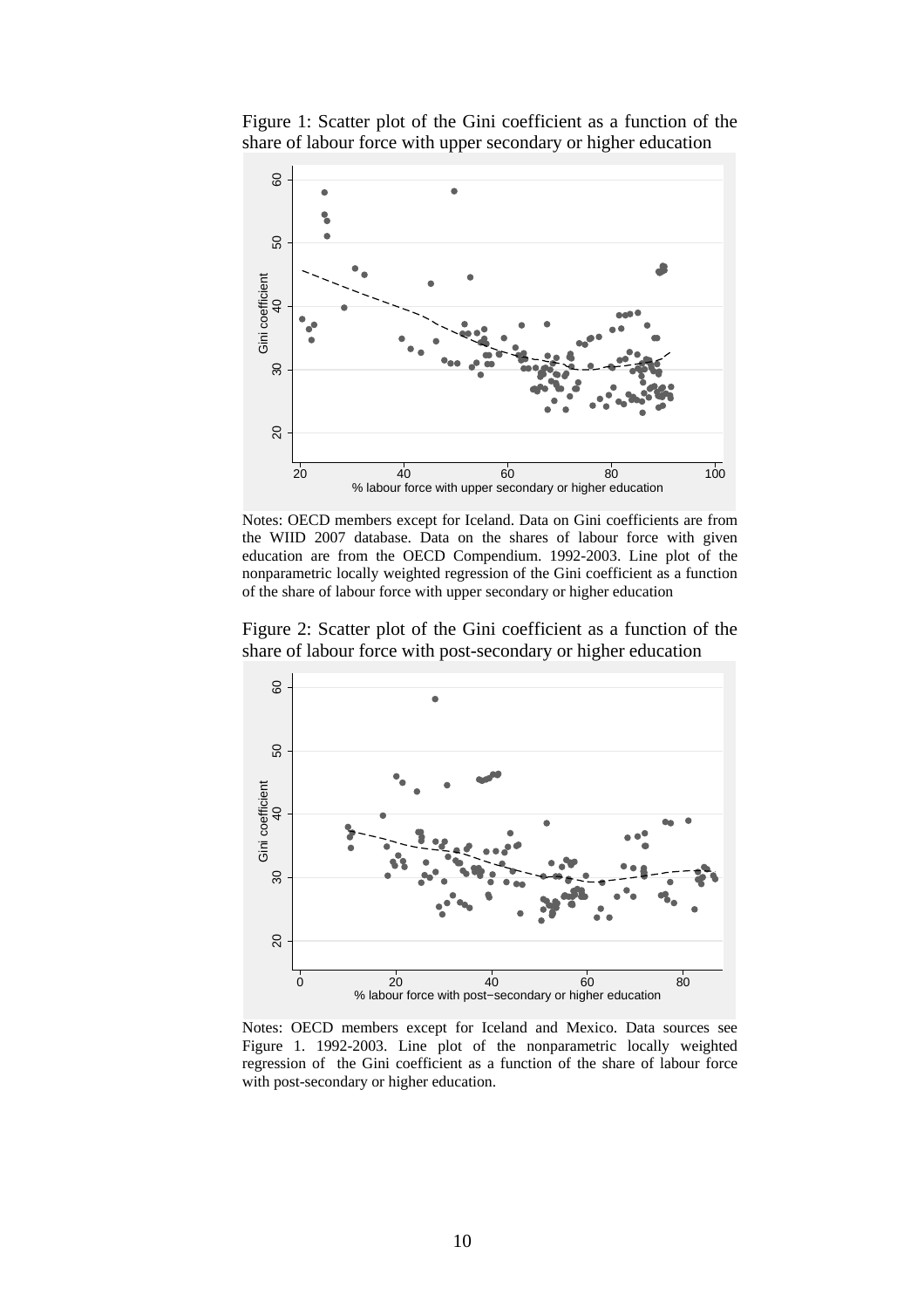Besides the distribution of educational levels in the labour force, there are other factors that may influence the relationship between inequality and labour force quality. Katz and Murphy (1992) report that increased demand for skilled workers and females as well as changes in the allocation of labour between industries contributed to increasing inequality in the US in recent years. Gustafsson and Johansson (1999) provide evidence that the share of industry in employment, per capita gross domestic product, international trade, the relative size of the public expenditures, as well as the demographic structure of the population affect inequality measured by the Gini coefficient across countries and years. Topel (1994) finds that technological and economic development determines economic inequality.

 We examine the robustness of the observed decreasing and convex relationship with respect to the possible covariates mentioned in the literature by testing its stability in a formal regression analysis. In particular, we consider the effects of the aggregate and female labour force participation rates, aggregate and female unemployment rates, share of the population between 15 and 64 years of age, labour force in the agricultural sector, share of the government in the economy, $12$  gross domestic product and inflation rate. We further control for the year, country and the method of computing the Gini coefficient, distinguishing various income measures, net and gross figures and the unit of analysis used to calculate any particular Gini coefficient.

 Our regression analysis reported in Table 2 confirms that the observed decreasing and convex relationship is robust for both considered measures of education and across a number of model specifications, including the standard OLS model, the weighted least squares model with quality weights for the Gini coefficient from the WIID database, and the model with random country effects.<sup>13</sup> In particular, at high significance levels, the share of educated labour force is negatively and its square positively associated with inequality in all

 $\overline{a}$ 

 $12$  Defined as the expenditures of the central government divided by the aggregate GDP.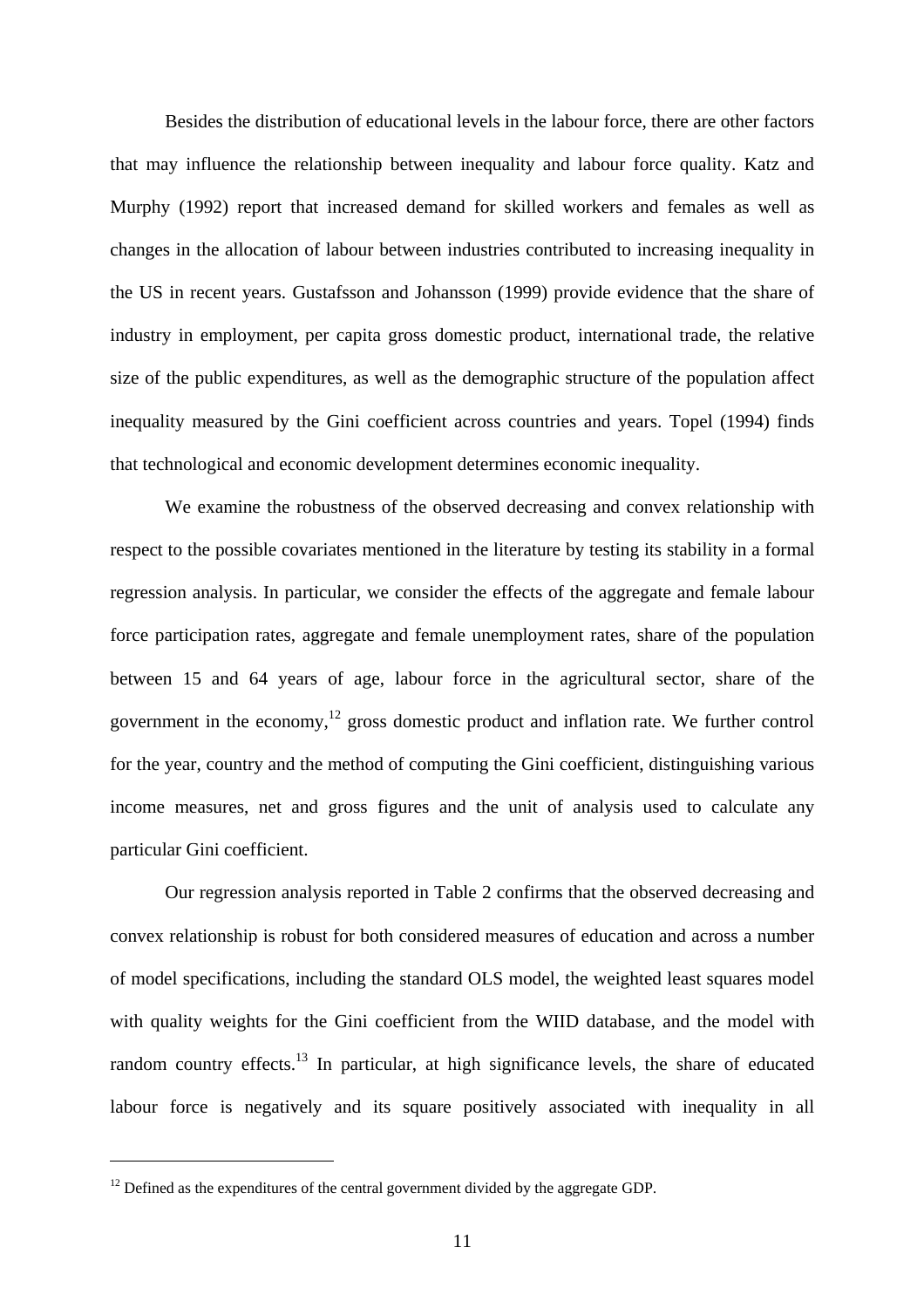specifications. The estimated coefficients predict the minimum of the U-shaped relationship between the share of skilled labour and the Gini coefficient to lie at about 80% of the labour force with upper secondary or higher education and 66% of the labour force with post secondary or higher education. In our sample these numbers imply a downward sloping relationship between the share of skilled labour and inequality for about 67% and 84% of the observations for the two applied measures of skilled labour, respectively.

|                             | (1)                        | (2)         | (3)         | (4)                       | (5)         | (6)         |  |
|-----------------------------|----------------------------|-------------|-------------|---------------------------|-------------|-------------|--|
|                             | Upper secondary and higher |             |             | Post-secondary and higher |             |             |  |
|                             | <b>OLS</b>                 | Quality     | Random      | <b>OLS</b>                | Quality     | Random      |  |
|                             |                            | weighted    | effects     |                           | weighted    | effects     |  |
| Share of highly educated in | $-0.834***$                | $-0.747***$ | $-0.814***$ | $-0.305**$                | $-0.315**$  | $-0.287**$  |  |
| the labour force            | (0.162)                    | (0.167)     | (0.171)     | (0.133)                   | (0.122)     | (0.130)     |  |
| Share of highly educated in | $0.558***$                 | $0.493***$  | $0.543***$  | $0.235**$                 | $0.237**$   | $0.221*$    |  |
| the labour force, sq/100    | (0.147)                    | (0.136)     | (0.139)     | (0.114)                   | (0.114)     | (0.122)     |  |
| Inflation rate              | 0.211                      | 0.175       | 0.184       | 0.114                     | 0.086       | 0.079       |  |
|                             | (0.258)                    | (0.242)     | (0.252)     | (0.237)                   | (0.262)     | (0.282)     |  |
| Share of population         | $-0.523$                   | $-0.435$    | $-0.599$    | $-0.677$                  | $-0.442$    | $-0.782$    |  |
| 15-64 years of age          | (0.482)                    | (0.481)     | (0.490)     | (0.565)                   | (0.507)     | (0.529)     |  |
| Unemployment rate           | 2.948***                   | 2.915***    | 2.952***    | 2.092***                  | 2.193***    | 2.107***    |  |
|                             | (0.828)                    | (0.522)     | (0.537)     | (0.705)                   | (0.558)     | (0.590)     |  |
| Female unemployment rate    | $-1.867***$                | $-1.857***$ | $-1.882***$ | $-1.336**$                | $-1.418***$ | $-1.362***$ |  |
|                             | (0.590)                    | (0.388)     | (0.396)     | (0.530)                   | (0.419)     | (0.441)     |  |
| Participation rate          | 0.113                      | 0.315       | 0.157       | 0.471                     | $0.670*$    | 0.537       |  |
|                             | (0.404)                    | (0.385)     | (0.392)     | (0.341)                   | (0.379)     | (0.405)     |  |
| Female participation rate   | $-0.312$                   | $-0.435$    | $-0.348$    | $-0.466*$                 | $-0.593**$  | $-0.524*$   |  |
|                             | (0.319)                    | (0.297)     | (0.307)     | (0.237)                   | (0.281)     | (0.303)     |  |
| Share of labour force in    | $-0.338$                   | $-0.287$    | $-0.317*$   | $-0.195$                  | $-0.181$    | $-0.160$    |  |
| agriculture                 | (0.261)                    | (0.177)     | (0.183)     | (0.211)                   | (0.181)     | (0.194)     |  |
| Government size             | $-0.411$                   | $-0.358*$   | $-0.404**$  | $-0.425*$                 | $-0.364*$   | $-0.407**$  |  |
|                             | (0.248)                    | (0.187)     | (0.193)     | (0.234)                   | (0.191)     | (0.204)     |  |
| GDP per capita, 1000s USD   | 0.062                      | 0.045       | 0.050       | $-0.081$                  | $-0.079$    | $-0.095$    |  |
|                             | (0.063)                    | (0.074)     | (0.077)     | (0.071)                   | (0.073)     | (0.077)     |  |
| Gini definition controls    | Yes                        | Yes         | Yes         | Yes                       | Yes         | Yes         |  |
| Year dummies                | Yes                        | Yes         | Yes         | Yes                       | Yes         | Yes         |  |
| Constant                    | 115.401***                 | 99.307***   | 118.887***  | 93.424**                  | 68.776*     | 95.976***   |  |
|                             | (34.235)                   | (34.195)    | (34.021)    | (40.970)                  | (35.815)    | (37.063)    |  |
| Observations                | 109                        | 109         | 108         | 109                       | 109         | 108         |  |
| R-squared                   | 0.70                       | 0.71        | 0.70        | 0.62                      | 0.66        | 0.62        |  |

Table 2: Gini coefficient as a function of labour force quality

Notes: Robust standard errors in parentheses, \* significant at 10%; \*\* significant at 5%; \*\*\* significant at 1%

<sup>&</sup>lt;sup>13</sup> This result remains robust in alternative models with weighting by country size, clustering, and fixed effects. The coefficients on post-secondary or higher education measure of labour force quality retain the correct signs but become insignificant in the fixed effect model. Results available upon request.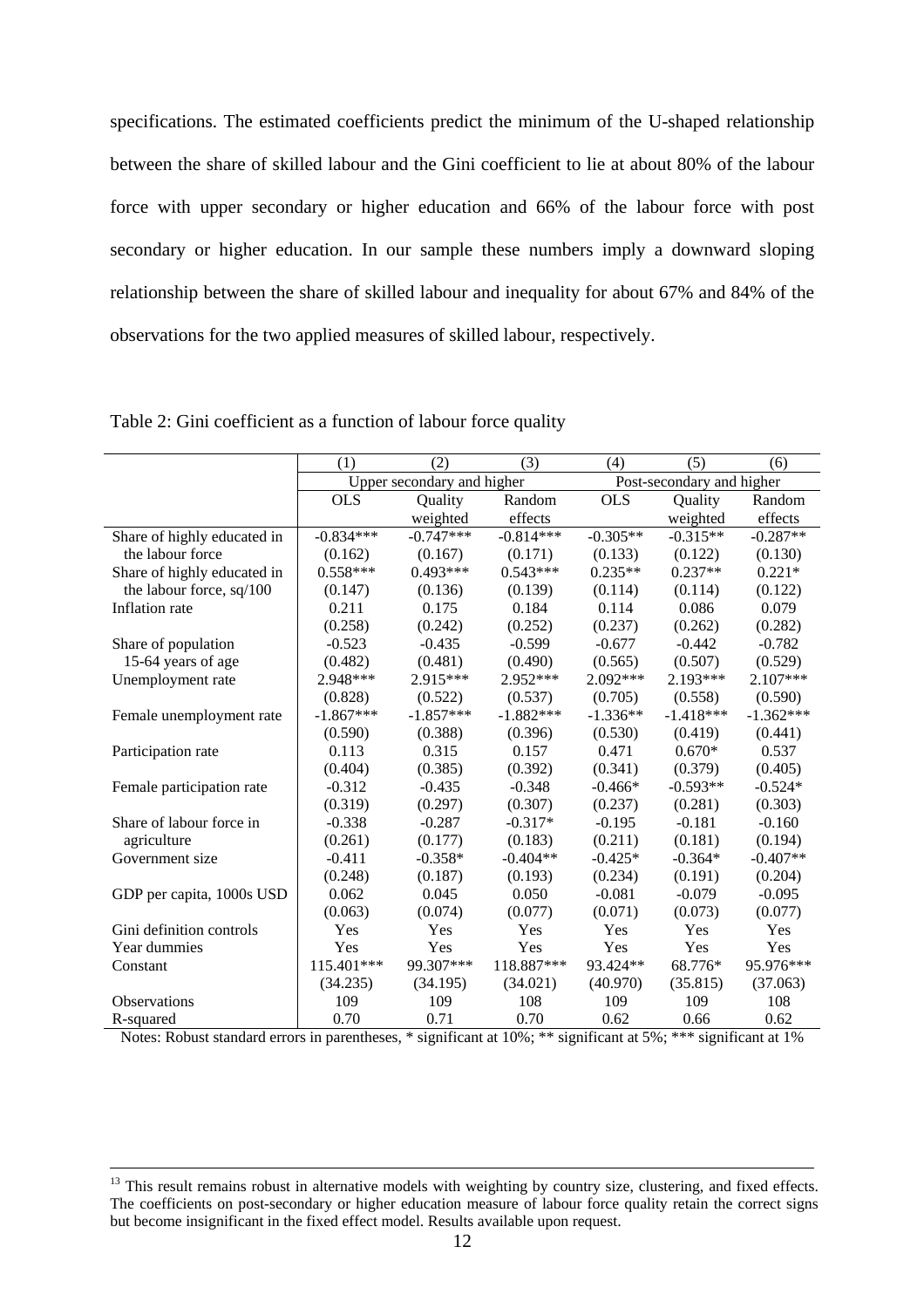As concerns the other regressors, the results are as expected. The general unemployment rate is positively associated with inequality. However, female unemployment rate negatively affects inequality. There is also some indication that the same holds for general and female participation rates. These results are probably picking up the effect of female selection into labour force, whereby high female unemployment and participation rates indicate that women with less favourable earnings opportunities are joining the labour force and thus increasing earnings dispersion. The size of the government is negatively associated with inequality, which is consistent with the hypothesis that redistribution decreases inequality.

#### **5. Labour Force Quality and Migration**

The composition of the labour force is a function of a number of socio-economic variables, among which international migration stands as one that is momentous both in terms of its effects and its sensitivity among the policy makers. Figures 3 and 4 indeed show that across OECD countries the share of labour force with upper secondary or higher educational attainment is a predominantly positive function of the share of foreign labour force in the economy, while the same relationship is monotonously increasing in case of post-secondary or higher education.

To evaluate this relationship as a causal phenomenon requires, inter alia, accounting for the endogeneity of the migration decision, the effects of migration on the educational attainment of the native labour force, and the skill level of the immigrant relative to native workers. While such causal evaluation would require a much more detailed dataset than we have, we do go beyond the raw relationships presented in Figures 3 and 4. Namely, we evaluate the association between the share of foreign labour force and its quality controlling for a number of potential covariates such as the size of the government and age composition of the labour force. Table 3 reports evidence that the quality of the labour force increases with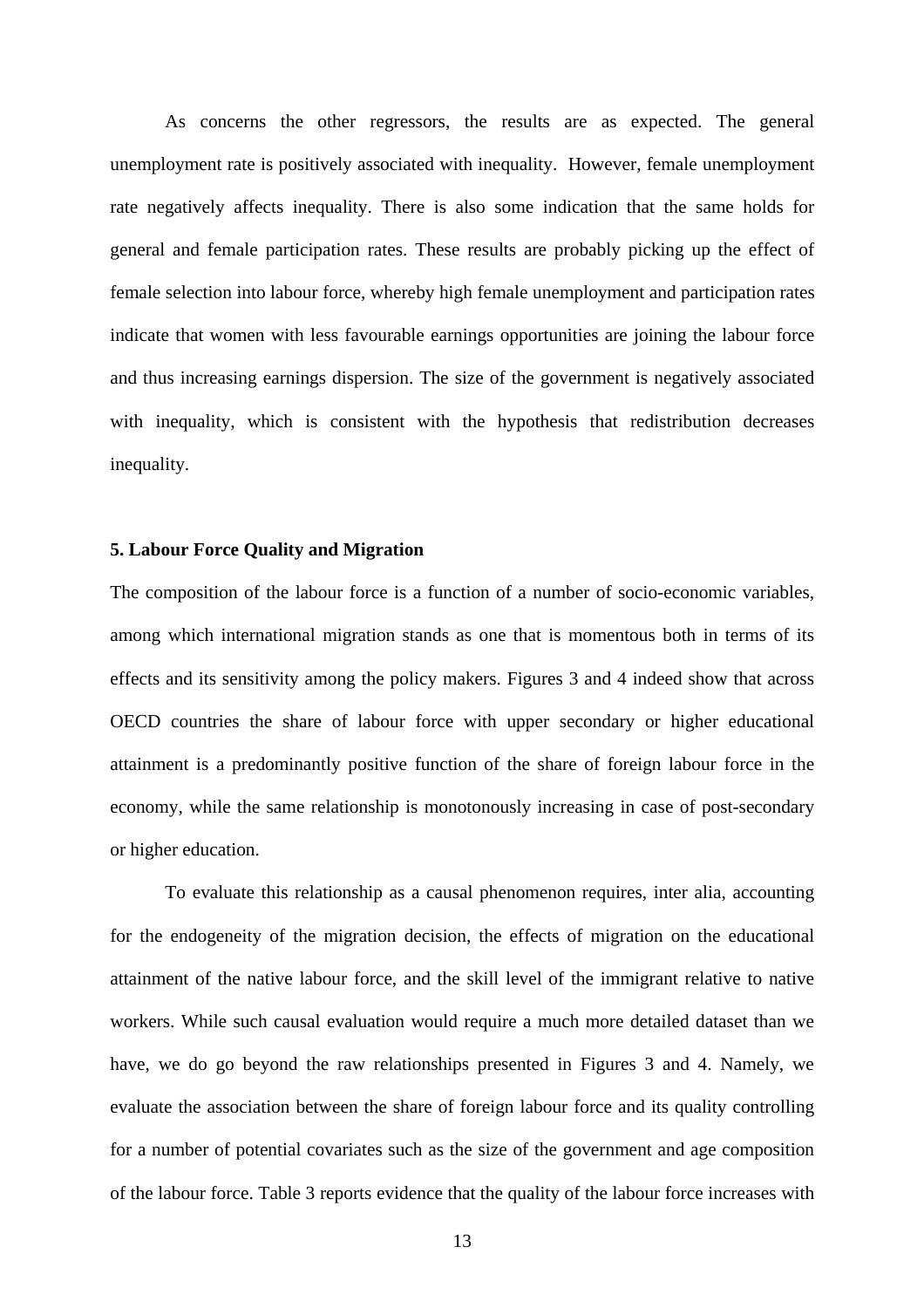the share of foreigners in the labour force.<sup>14</sup> This finding arises in all econometric models and for any measure of education (post-secondary or higher and upper-secondary or higher) that we consider.<sup>15</sup> As for the control variables, government size as well as GDP per capita have positive effects on the quality of labour force in the OLS models in columns 2 and 5, but the sign of these effects reverses in the random effects models. This reversal is consistent with the hypothesis that the association of these variables is positive between but negative within countries.

Figure 3: Scatter plot of the share of labour force with upper secondary or higher education as a function of the share of foreigners in the labour force



Notes: OECD members. Data on the shares of labour force with given education and foreigners are from the OECD Compendium. 1992-2003. Line plot of the nonparametric locally weighted regression of the Gini coefficient on the share of labour force with upper secondary or higher education

 $\overline{a}$ 

 $14$  The sample included observation for which the information on the Gini coefficient was missing. Luxembourg was dropped from the analysis due to its unusually high share of foreigners. The results are fairly robust with respect to inclusion of Luxembourg, though.

<sup>&</sup>lt;sup>15</sup> It is also robust with respect to the fixed effects model specification as well as for the restricted sample of observations for which Gini coefficient is available.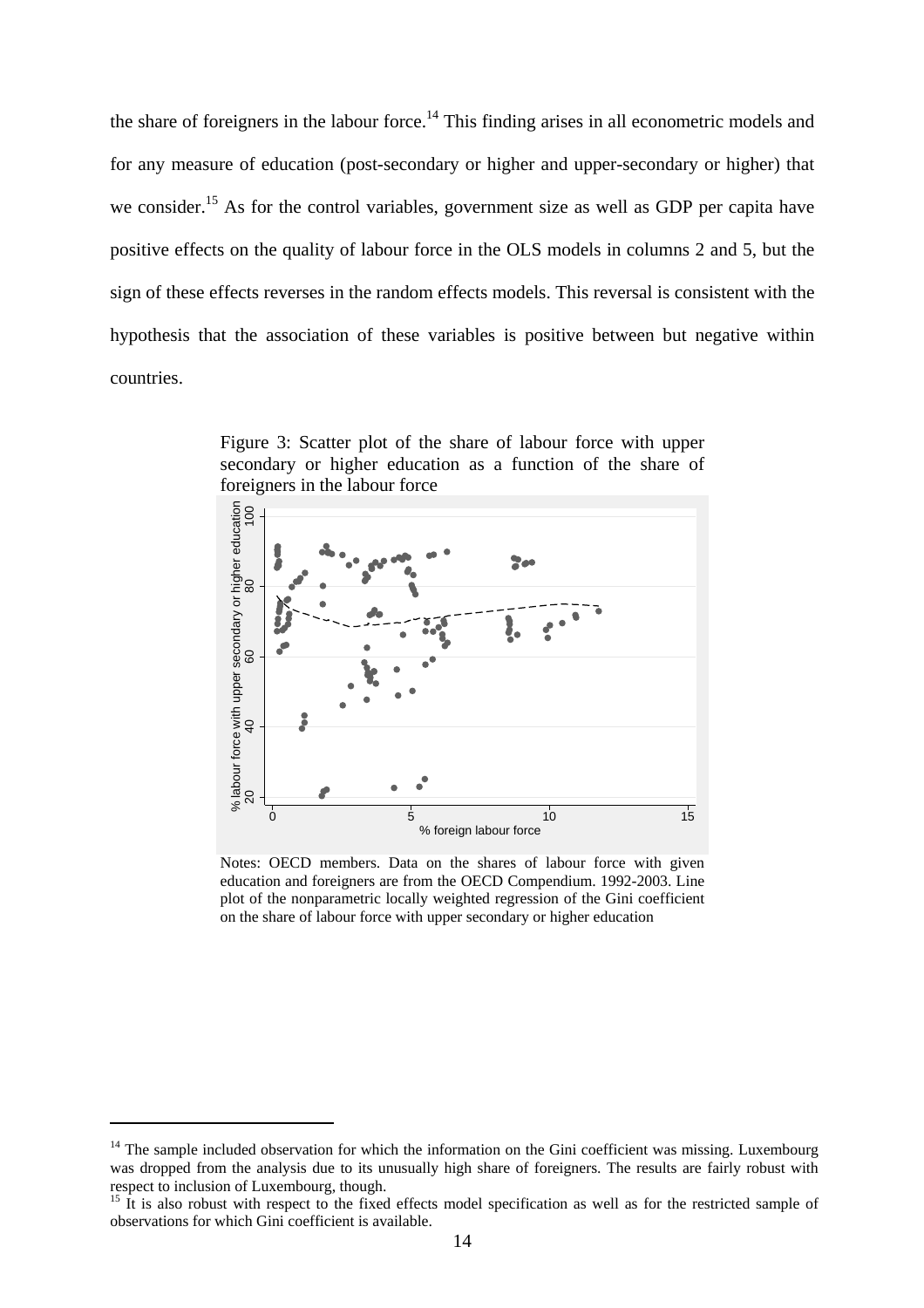Figure 4: Scatter plot of the share of labour force with postsecondary or higher education as a function of the share of foreigners in the labour force



Notes: OECD members. Data sources see Figure 3, 1992-2003. Line plot of the nonparametric locally weighted regression of the Gini coefficient on the share of labour force with post-secondary or higher education.

| Table 3: Share higher education as a function of share foreign labour force |  |  |  |
|-----------------------------------------------------------------------------|--|--|--|
|                                                                             |  |  |  |

|                           | (1)                        | (2)        | (3)            | (4)                       | (5)        | (6)            |  |
|---------------------------|----------------------------|------------|----------------|---------------------------|------------|----------------|--|
|                           | Upper secondary and higher |            |                | Post-secondary and higher |            |                |  |
|                           | <b>OLS</b>                 | <b>OLS</b> | Random         | <b>OLS</b>                | <b>OLS</b> | Random         |  |
|                           |                            |            | effects        |                           |            | effects        |  |
| Share of foreign          | $0.906***$                 | 1.140***   | $0.650***$     | $2.621***$                | 2.882***   | 1.427***       |  |
| labour force              | (0.287)                    | (0.295)    | (0.229)        | (0.334)                   | (0.426)    | (0.415)        |  |
| Share of population       |                            | 1.991      | $-0.159$       |                           | 1.847      | $-0.160$       |  |
| 15-64 years of age        |                            | (1.568)    | (0.460)        |                           | (1.767)    | (0.860)        |  |
| Government size           |                            | 1.793***   | $-0.569**$     |                           | $1.377*$   | $-1.579***$    |  |
|                           |                            | (0.557)    | (0.270)        |                           | (0.764)    | (0.497)        |  |
| GDP per capita, 1000s USD |                            | $0.684***$ | $-0.002$       |                           | $0.470***$ | $-0.132**$     |  |
|                           |                            | (0.141)    | (0.032)        |                           | (0.179)    | (0.060)        |  |
| Year dummies              |                            | <b>Yes</b> | Yes            |                           | Yes        | <b>Yes</b>     |  |
| Constant                  | 66.283***                  | $-112.345$ | 85.596**       | 37.508***                 | $-110.036$ | 87.214         |  |
|                           | (2.750)                    | (115.003)  | (34.390)       | (2.709)                   | (128.109)  | (63.902)       |  |
| <b>Observations</b>       | 110                        | 110        | 109            | 110                       | 110        | 109            |  |
| R-squared                 | 0.04                       | 0.27       | $0.73^{\rm a}$ | 0.22                      | 0.30       | $0.52^{\rm a}$ |  |

Robust standard errors in parentheses. \* significant at 10%; \*\* significant at 5%; \*\*\* significant at 1%

<sup>a</sup> Within R-squared.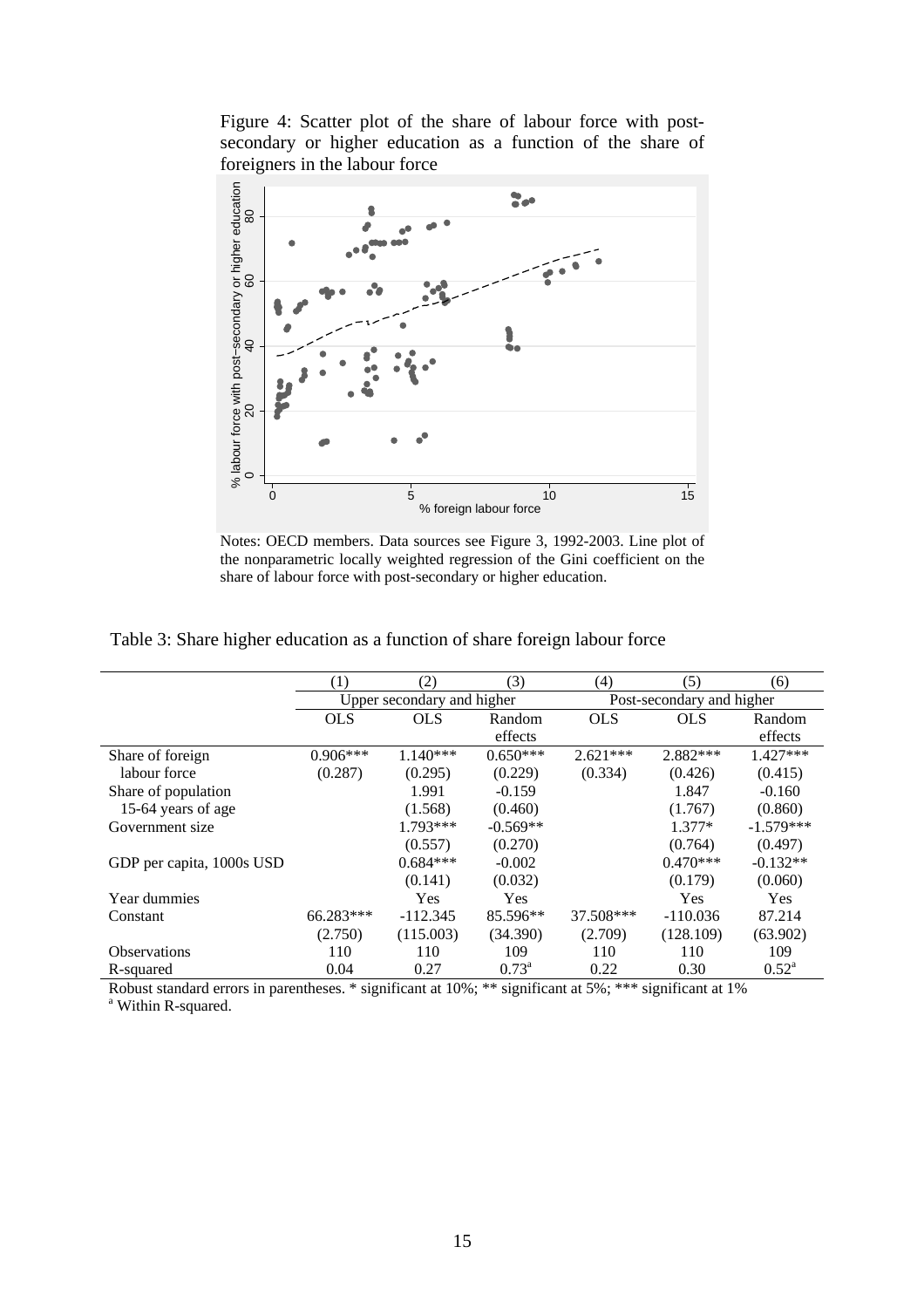#### **5. Discussion and Conclusions**

The relationships between inequality, the quality of the labour force and migration is important from both a scientific and a public policy perspective. This paper provides a number of notable theoretical and empirical findings about these relationships.

First, theory predicts that inequality is decreasing in labour force quality for advanced economies under standard conditions. This effect arises mainly as a consequence of the standard economic law of diminishing marginal product of production factors: as the share of skilled workers in the economy increases, its price decreases and thus the wage differential between high and low skilled labour decreases as well. In our theoretical model migration affects inequality in the economy inasmuch as it changes the quality of the labour force. In particular, inflows of workers with average skill level above that of the receiving country depress inequality, and the opposite holds for low-skilled immigration.

 Second, we confirm empirically that the relationship between inequality and the quality of the labour force is predominantly a negative one. This finding is evident from the raw data and confirmed by a more elaborate econometric analysis that accounted for a number of possible covariates and considered several alternative model specifications. Our results show that in the sample of OECD countries inequality decreases in labour force quality for most observations; a positive relationship shows up for observations with the quality of the labour above certain high threshold level.

 How migration affects the distribution of wealth and income is one of the focal points of public policy debate. We evaluated the overall relationship between migration and labour force quality as observed across OECD countries. We find that the share of foreigners in the labour force and its quality as measured by educational attainment are positively associated. Given our finding that labour force quality and inequality are negatively associated, this result

16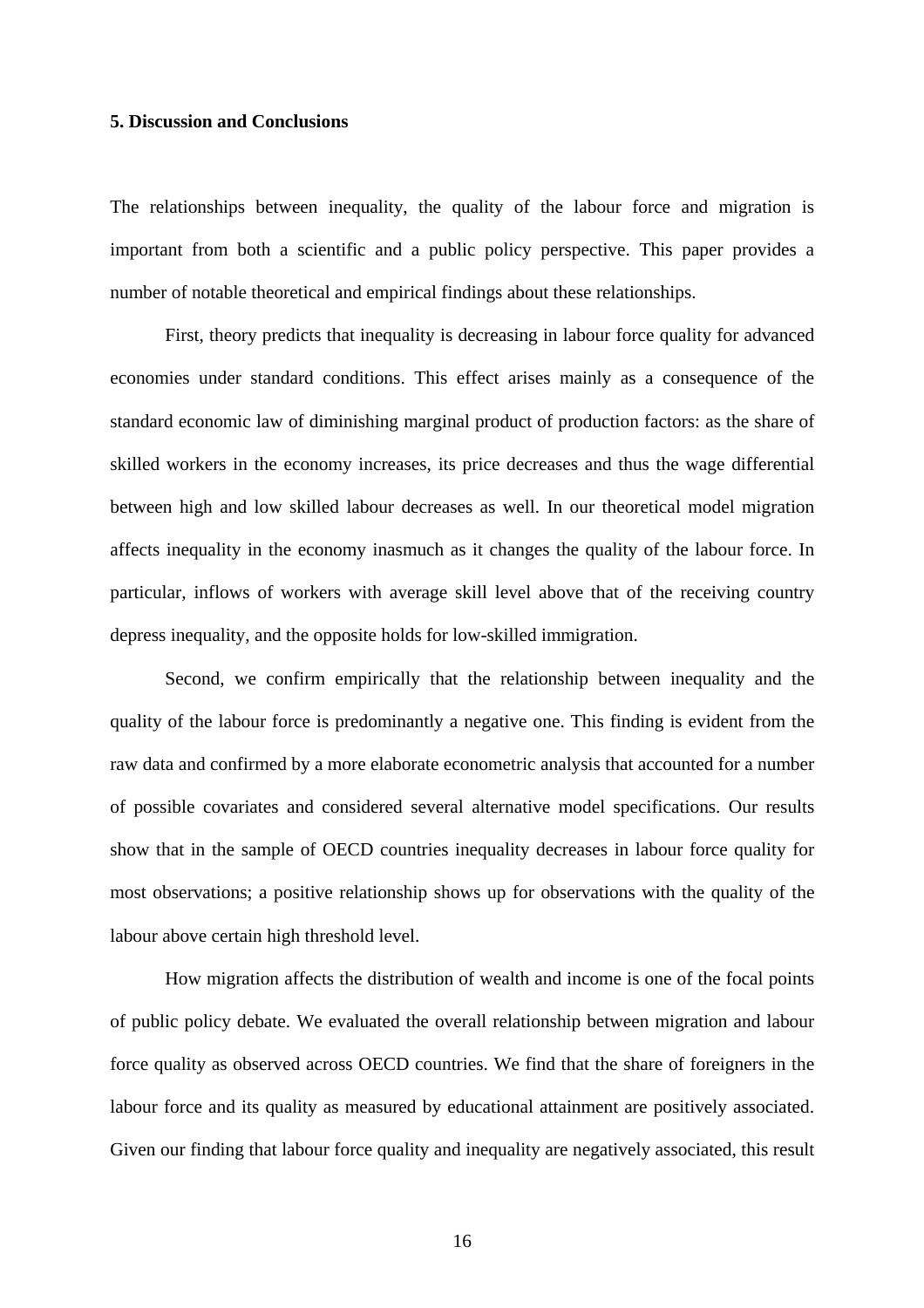implies that immigration is negatively associated with inequality. Further research is necessary to evaluate the causal links through which migration affects inequality.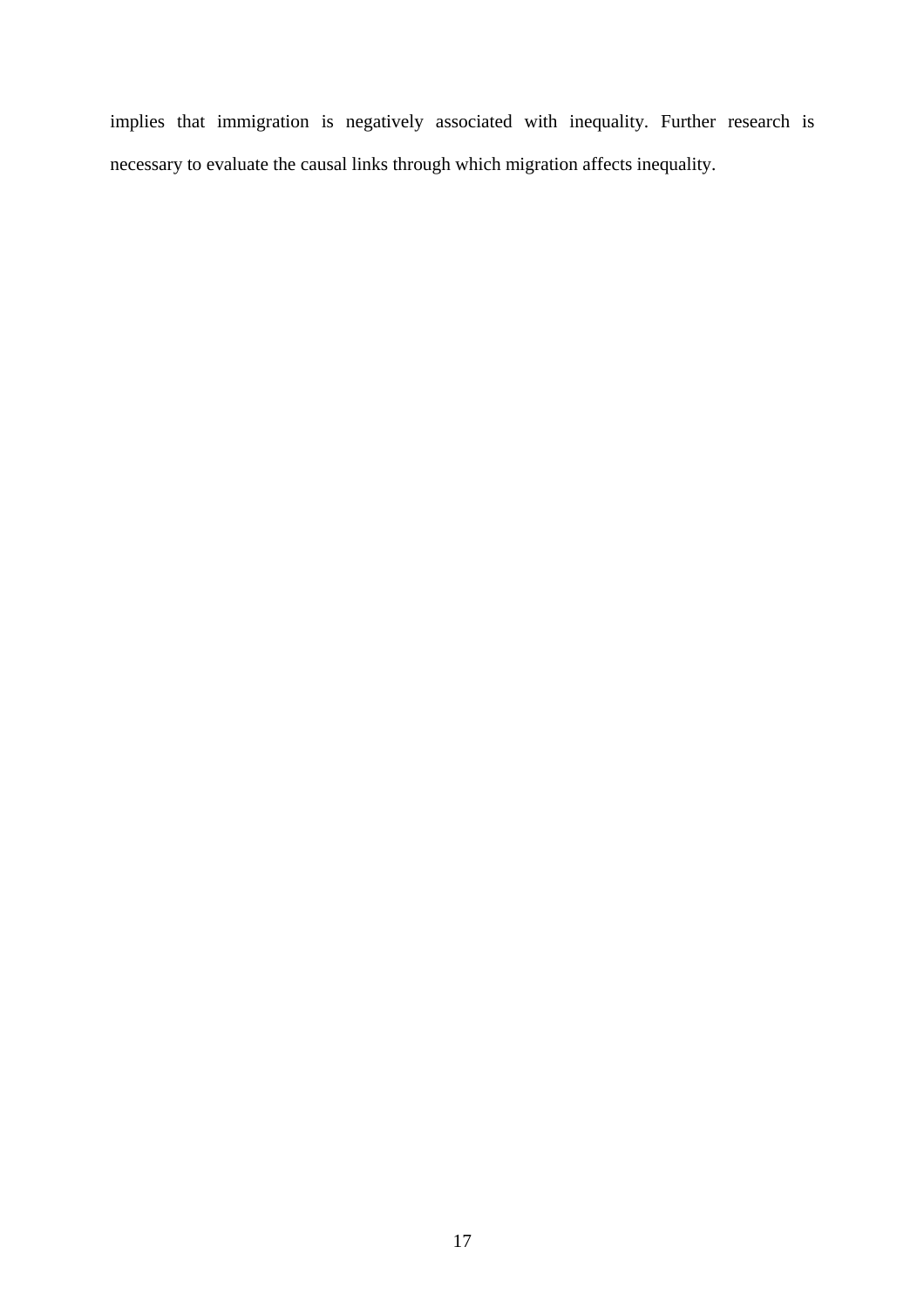#### **References**

- Addison, T. and C. Worswick (2002). 'The Impact of Immigration on the Earnings of Natives: Evidence from Australian Micro Data'. *The Economic Record*, 78: 68-78.
- Akbari, A. and D. DeVoretz (1992). 'The Substitutability of Foreign-Born Labour in Canadian Production: Circa 1980'. *Canadian Journal of Economics*, 25: 604-614.
- Amuedo-Dorantes, C. and S. de la Rica (2007). 'Labour Market Assimilation of Recent Immigrants in Spain'. *British Journal of Industrial Relations*. 45: 257-284.
- Angrist, J. D. and Adriana D. Kugler (2003). 'Protective or Counter-Protective? Labour Market Institutions and the Effects of Immigration on EU Natives'. *The Economic Journal*, 113: F302-F331.
- Borjas, G. J. (1983). 'The Substitutability of Black, Hispanic, and White Labour'. *Economic Inquiry*, 21: 93-106.
- Borjas, G. J. (1985). 'Assimilation, Changes in Cohort Quality, and the Earnings of Immigrants', *Journal of Labour Economics*, 3: 463-489.
- Borjas, G. J. (1986). 'The Self-Employment Experience of Immigrants'. *The Journal of Human Resources*, 21: 485-506.
- Borjas, G. J. (1987). 'Immigrants, Minorities, and Labour Market Competition'. *Industrial and Labour Relations Review*, 40: 382-392.
- Borjas, G.J. (1990). *Friends or Strangers: The Impact of Immigrants on the US Economy*. New York: Basic Books.
- Borjas, G.J. (1995). 'Assimilation and Changes in Cohort Quality Revisited: What Happened to Immigrant Earnings During the 1980s? ' *Journal of Labour Economics*, 13: 201-245.
- Borjas, G. J. (1999). *Heaven's Door: Immigration Policy and the American Economy*, Princeton, New Jersey: Princeton University Press.
- Borjas, G. J. (2003). 'The Labour Demand Curve is Downward Sloping: Reexamining the Impact of Immigration on the Labour Market'. *Quarterly Journal of Economics*, 118: 1335-1374.
- Borias, G. J. (2006). *Immigration in the High-Skill Labour Markets: The Impact of Foreign Students on the Earnings of Doctorates*, National Bureau of Economic Research, Working Paper, No. 12085.
- Borjas, G. J., R. B. Freeman, and L. F. Katz (1997). 'How Much Do Immigration and Trade affect Labour Market Outcomes? ' *Brookings Paper of Economic Activity*, 1: 1-67.
- Butcher, K. F. and J. DiNardo (2002). 'The Immigrant and Native-Born Wage Distributions: Evidence from United States Censuses'. *Industrial and Labor Relations Review*, 56: 97- 121.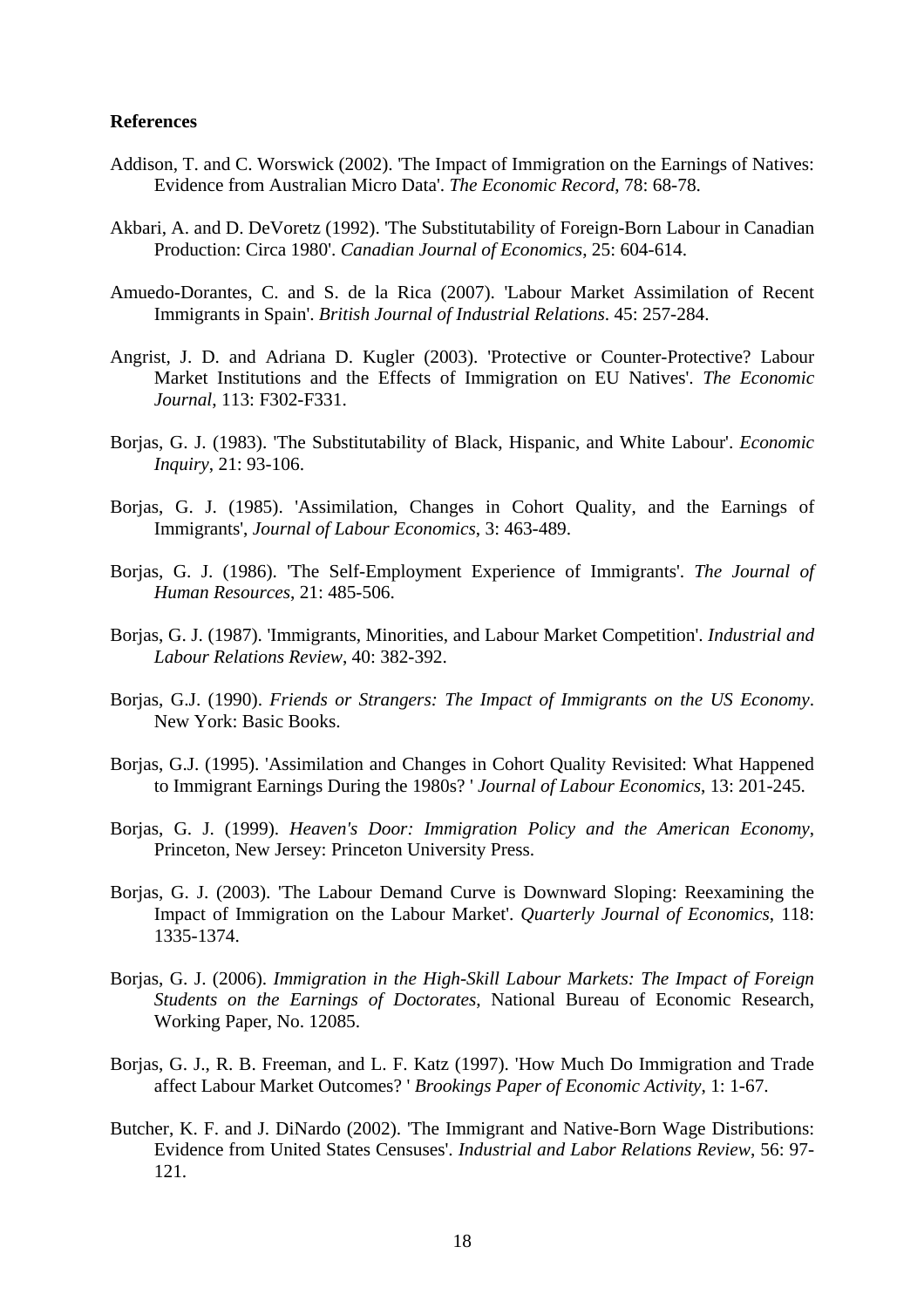- Card, D. (1990). 'Impact of the Mariel Boatlift on the Miami Labour Market'. *Industrial and Labour Relations Review*, 43: 245-257.
- Card, D. (2001). 'Immigrant Inflows, Native Outflows and the Local Labour Market Impacts of Higher Immigration'. *Journal of Labour Economics*, 19: 22–64.
- Carrington, W. J. and P. J. F. de Lima (1996). 'The Impact of 1970s Repatriates from Africa on the Portuguese Labor Market'. *Industrial and Labor Relations Review*, 49: 330-347.
- Chapman, B. and D. Cobb-Clark (1999). 'A Comparative Static Model of the Relationship between Immigration and the Short-Run Job Prospects of Unemployed Residents'. *Economic Record*, 75: 358-68.
- Chiswick, B. R. (1978). 'The Effect of Americanization on the Earnings of Foreign-Born Men'. *Journal of Political Economy*, 86: 897-921.
- Chiswick, B. R. (1980). *An Analysis of the Economic Progress and Impact of Immigrants, Employment and Training Administration*. U.S. Department of Labour. National Technical Information Service, PB80-200454.
- Chiswick, B. R. (1998). 'The Economic Consequences of Immigration: Application to the United States and Japan', in: Myron Weiner and Tadashi Hanami (eds*.*), *Temporary Workers or Future Citizens? Japanese and U.S. Migration Policies*, New York: New York University Press, 1998, 177-208.
- Chiswick, B. R. and P. W. Miller (2002). 'Immigrant Earnings: Language Skills, Linguistic Concentrations and the Business Cycle'. *Journal of Population Economics*, 15: 31-57.
- Chiswick, B. R., Y. Cohen and T. Zach (1997). 'The Labor Market Status of Immigrants: Effects of the Unemployment Rate at Arrival and Duration of Residence'. *Industrial and Labor Relations Review*, 50: 289-303.
- Chiswick, B. R., A. T. Le and P. W. Miller (2008). 'How Immigrants Fare Across the Earnings Distribution: International Analysis'. *Industrial and Labor Relations Review*, 61: 352-373.
- Chiswick, C. U. (1978C). 'The Growth of Professional Occupations in U.S. Manufacturing, 1900-73'. in: I . Sirageldin (ed.), *Research in Human Capital and Development*, Greenwich, Conn.: JAI Press, 191-217.
- Chiswick, C. U., B. R. Chiswick and G. Karras (1992). 'The Impact of Immigrants on the Macroeconomy'. *Carnegie-Rochester Conference Series on Public Policy*, 37: 279-316.
- Constant, A. and D. S. Massey (2003). 'Self-Selection, Earnings, and Out-Migration: A Longitudinal Study of Immigrants to Germany'. *Journal of Population Economics*. 16: 631-653.
- Constant, A., and K. F. Zimmermann (2008). 'Measuring Ethnic Identity and Its Impact on Economic Behavior'. *Journal of the European Economic Association*, forthcoming.
- De New J. P. and K. F. Zimmermann (1994). 'Native Wage Impacts of Foreign Labour: a Random Effects Panel Analysis'. *Journal of Population Economics*, 7: 177–192.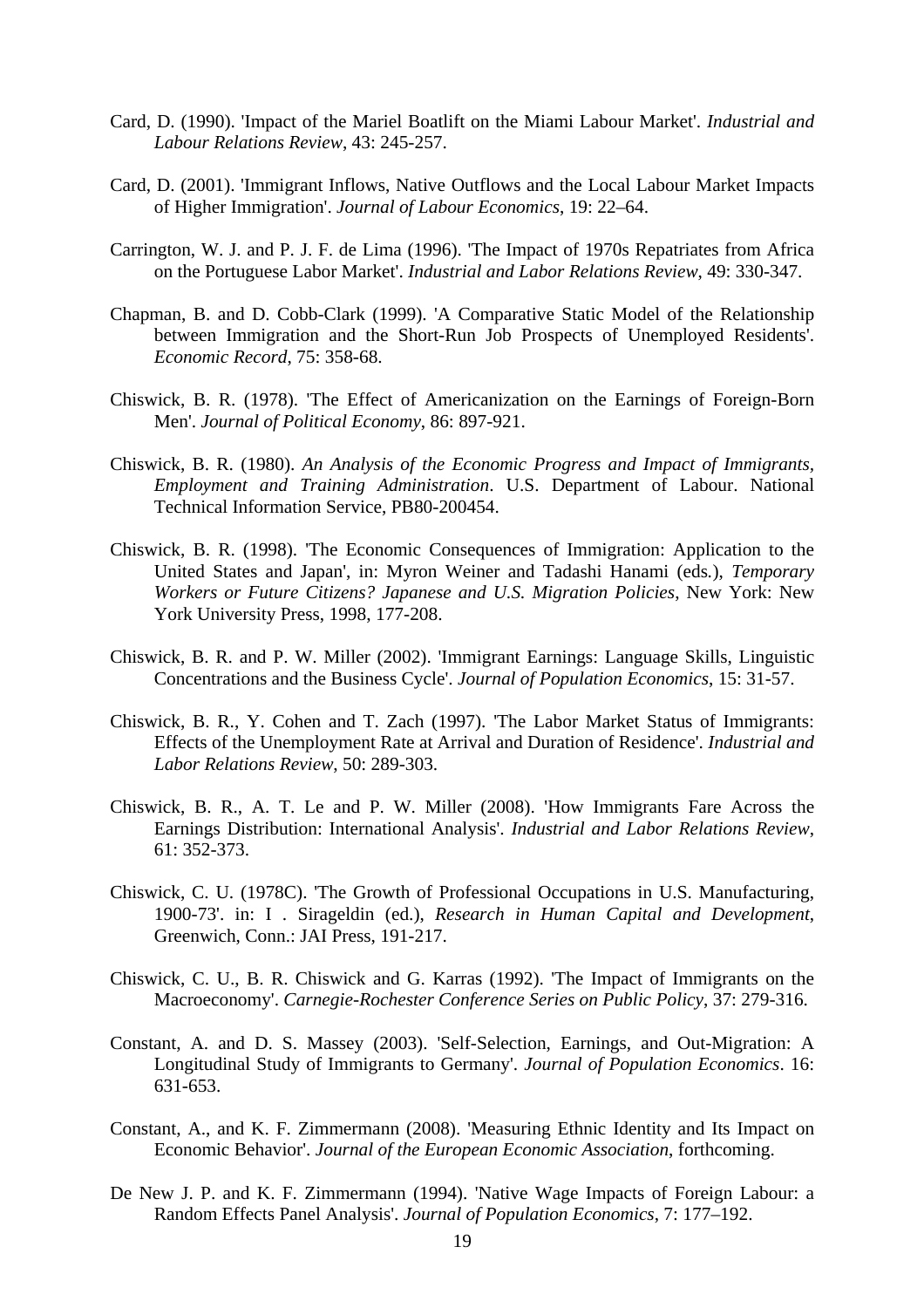- Dustmann, C., F. Fabbai and I. Preston (2005). 'The Impact of Immigration on the UK Labour market'. *The Economic Journal*, 115: F324-F341.
- Dustmann, C., F. Fabbri, I. Preston and J. Wadsworth (2003). *Labour Market Performance of Immigrants in the UK Labour Market*. Home Office Online Report 05/03.
- Dustmann, C., T. Frattini and I. Preston (2007). *A Study of the Migrant Workers and the National Minimum Wage and Enforcement Issues*. Research Report for the Low Pay Commission. University College London.
- Filer, R. K. (1992). 'The Effect of Immigrant Arrivals on Migratory Patterns of Native Workers', in: G. J. Borjas and R. B. Freeman (eds.), *Immigration and theWorkforce: Economic Consequences for the United States and Source Areas*, Chicago: University of Chicago Press. 245-269.
- Friedberg, R. M. (2001). 'The Impact of Mass Migration on the Israeli Labour market'. *Quarterly Journal of Economics*, 116: 1373-1408.
- Grossman, J. B. (1982). 'The Substitutability of Natives and Immigrants in Production'. *The Review of Economics and Statistics*, 64: 596-603.
- Gustafsson, B. and M. Johansson (1999). 'In Search of Smoking Guns: What Makes Income Inequality Vary over Time in Different Countries?'. *American Sociological Review,* 64: 585-605
- Hunt, J. (1992). 'The Impact of the 1962 Repatriates from Algeria on the French Labour Market'. *Industrial and Labour Relations Review*, 45: 556 - 572.
- Kahanec, M. 2007. *Ethnic Competition and Specialization*. IZA Discussion Paper No. 3167.
- Kahanec, M. and K. F. Zimmermann (2008). *International Migration, Ethnicity and Economic Inequality*, IZA Discussion Paper No. 3450.
- Katz, L. F. and K. M. Murphy (1992). 'Changes in Relative Wages, 1963-1987: Supply and Demand Factors'. *The Quarterly Journal of Economics*, 107: 35-78.
- Orrenius, P.M. and M. Zavodny (2007). 'Does Immigrant Affect Wages? A Look at Occupational-Level Evidence'. *Labour Economics*, 14: 757-773.
- Parasnis, J., D. Fausten and R. Smyth (2006). 'The Impact of Immigration on Native Workers in Australia'. *Australian Economic Papers*, forthcoming.
- Pischke J. S., Velling J. (1997). 'Employment Effects of Immigration to Germany: an Analysis Based on Local Labour Markets'. *The Review of Economics and Statistics*, 79: 594–604.
- Roy, A. S. (1987). 'An Analysis of Substitutability and Complementarity of Immigrants and Canadian-Born Workforce'. *Labour Market Bulletin*, 4:5-11.
- Roy, A. S. (1997). 'Job Displacement Effects of Canadian Immigrants by Country of Origin and Occupation'. *International Migration Review*, 31: 150-61.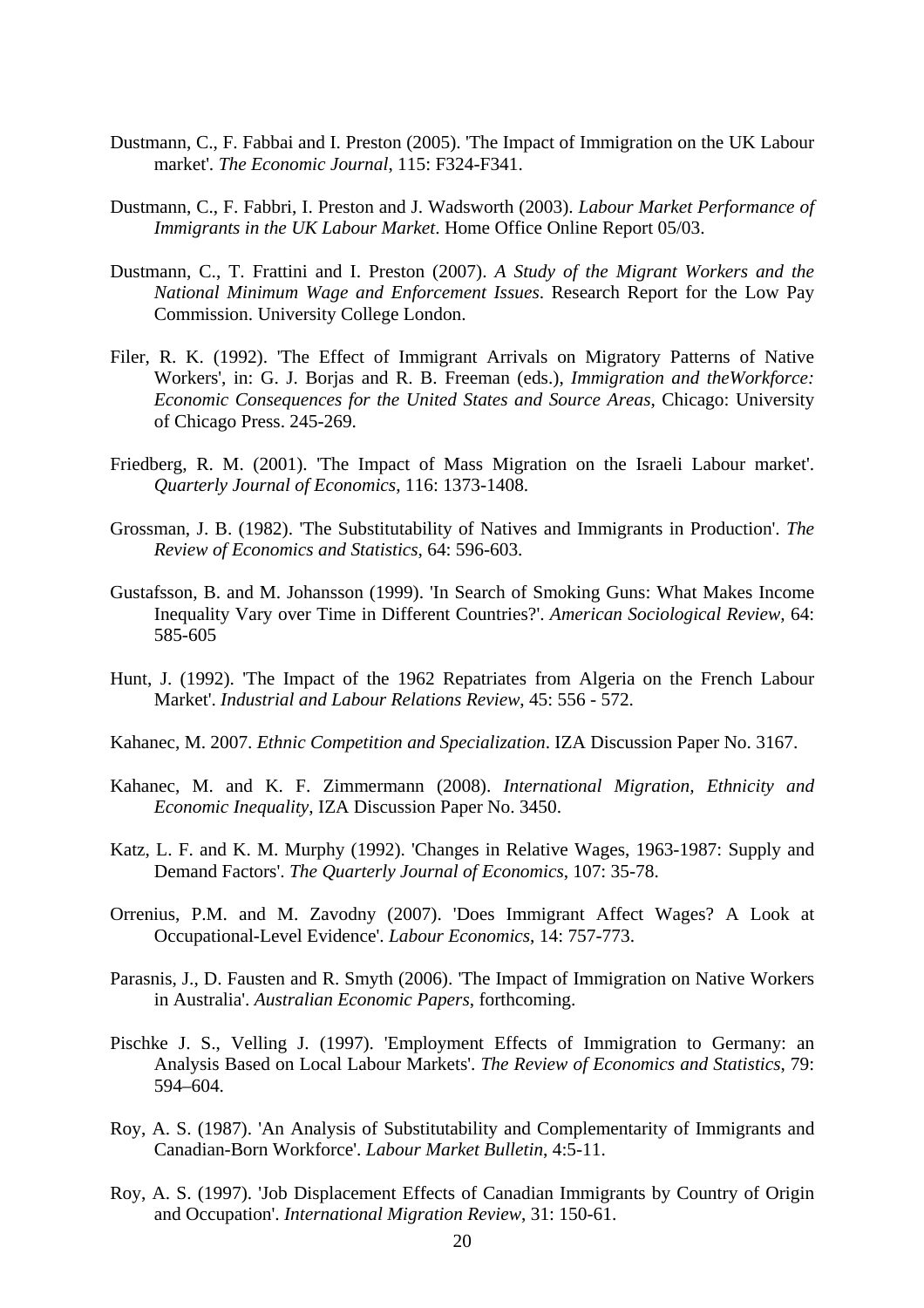- Topel, Robert H. (1994) 'Regional Labour Markets and the Determinants of Wage Inequality'. *The American Economic Review, Papers and Proceedings of the Hundred and Sixth Annual Meeting of the American Economic Association*, 84: 17-22.
- Wheatly Price, S. (1999). 'The employment adjustment of male immigrants in England'. *Journal of Population Economics*. 14: 193-220.
- Winkelmann, R. and K. F. Zimmermann (1993). 'Ageing, Migration and Labour Market', in: P. Johnson and K. F. Zimmermann (eds.), *Labour Markets in Ageing Europe*. Cambridge: Cambridge University Press. 255-283.
- Zimmermann, K. F. (2005). *European Migration: What Do We Know?* Oxford/New York: Oxford University Press.
- Zorlu, A. and J. Hartog (2005). 'The Effect of Immigration on Wages in Three European Countries'. *Journal of Population Economics*, 18:113-151.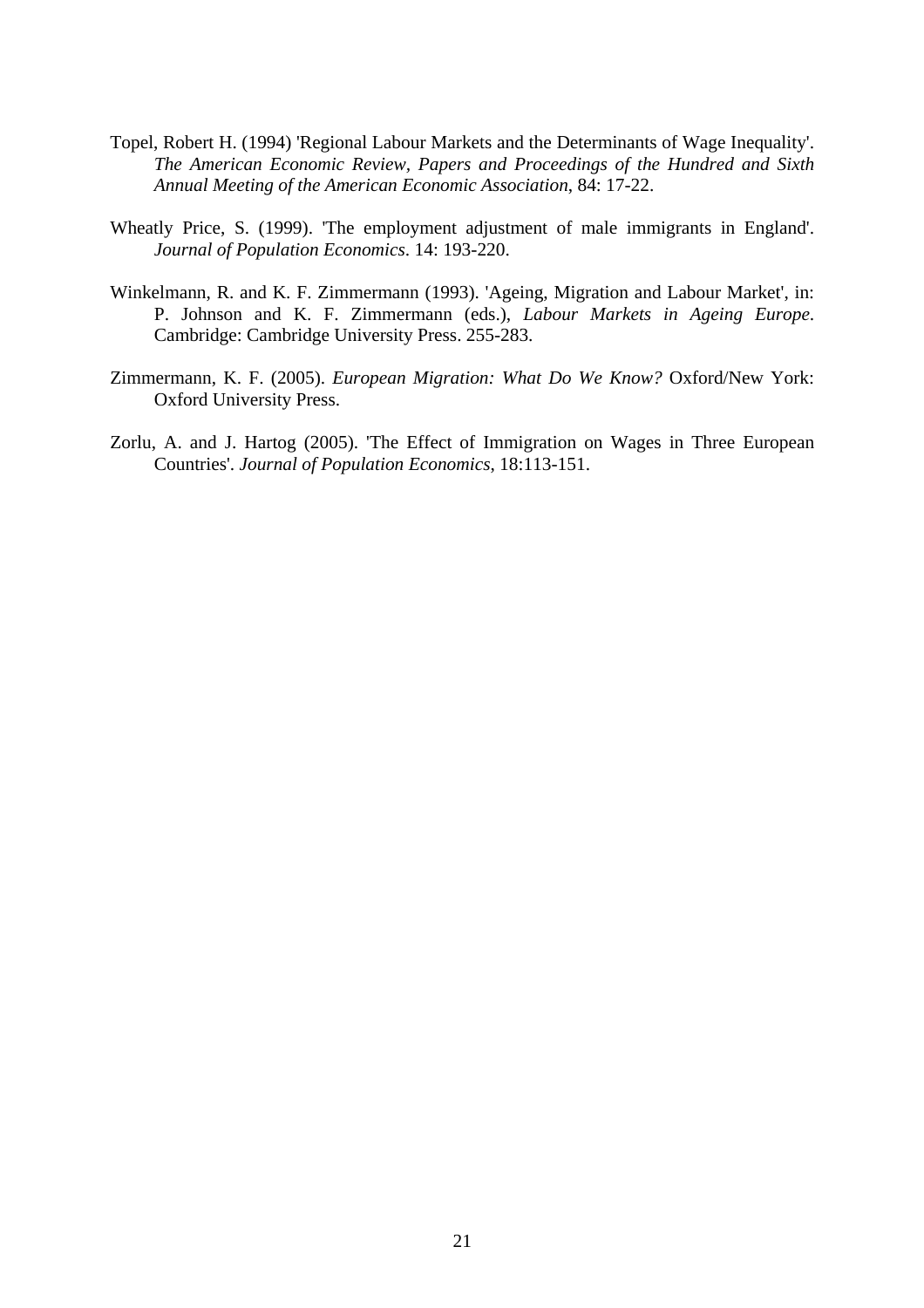#### **Appendix: Gini coefficient and immigration**

Consider an economy of size 1 with *L* low-skilled and  $S = 1 - L$  high-skilled workers earning wages  $w_l$  and  $w_h$ , respectively, as in the main text. We denote  $\theta = w_l/w_h$  and normalize the total income to unity,  $w_l L + w_h (1 - L) = 1$ . Consider the case with endogenous wages such that

$$
\theta = \left( L/(\alpha(1-L)) \right)^{-\rho} \text{ where } \rho > 0.
$$

#### **Proposition**

For  $L \in \left[ \frac{\alpha^{1-1/\rho}}{(1+\alpha^{1-1/\rho})}, 1 \right)$  the Gini coefficient equals

$$
G(L) = \frac{L(1-L)\left(\alpha - \left(\alpha(1-L)\right)^{\rho}/L^{\rho}\right)}{\alpha - \alpha L + \left(\alpha(1-L)\right)^{\rho}/L^{\rho-1}}.
$$

For  $L \in (0, \alpha^{1-1/\rho} / (1 + \alpha^{1-1/\rho})]$  the Gini coefficient equals  $-G(L)$ .

If 
$$
\rho \ge 1
$$
,  $dG(L)/dL > 0$  for any  $L \in (0,1)$ .

For 
$$
0 < \rho < 1
$$
 and  $L \in (0,1)$ , there exist  $L^1 \in (0, \alpha^{1-1/\rho}/(1+\alpha^{1-1/\rho}))$  and  
\n $L^2 \in (\alpha^{1-1/\rho}/(1+\alpha^{1-1/\rho}),1)$ , such that  $dG(L)/dL > 0$  for  $L \in (L^1, L^2)$ ,  $dG(L)/dL < 0$  for  
\n $L \in (0,1)-[L^1, L^2]$  and  $dG(L)/dL = 0$  for  $L \in \{L^1, L^2\}$ . Also,  $L^1 < L^* < L^2$ , where  
\n $L^* = \alpha^{1-1/\rho}/(1+\alpha^{1-1/\rho})$ 

#### **Proof:**

Given  $\theta = (L/(\alpha(1-L)))^{-\rho}$ ,  $L \in (\alpha^{1-1/\rho}/(1+\alpha^{1-1/\rho}),1)$  implies  $\theta/\alpha = w_1/\alpha w_2 < 1$ , that is, high-skilled workers earn more than low-skilled ones. Then the Lorenz curve is then defined by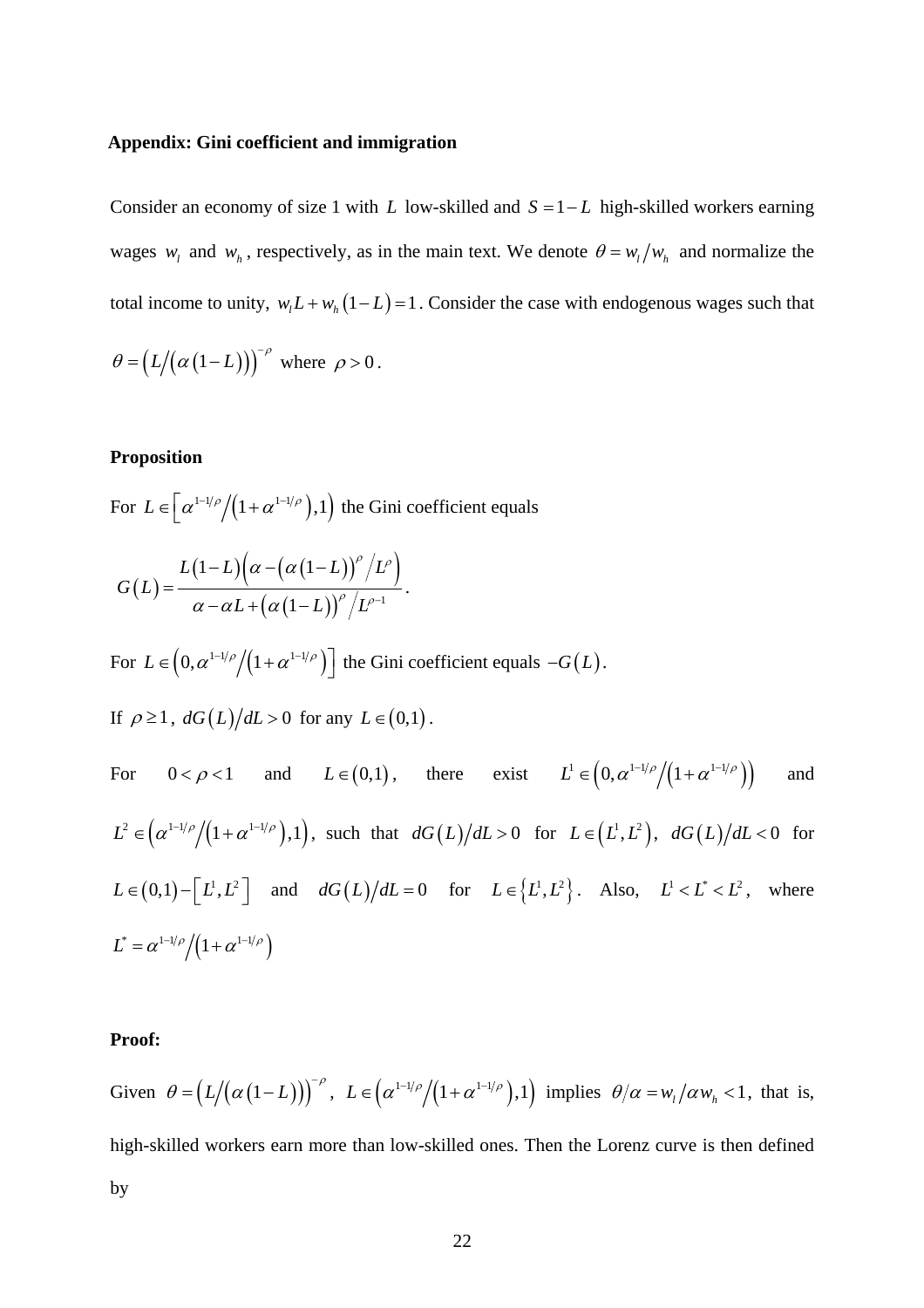$$
z(\lambda) = \frac{\theta \lambda}{\theta L + \alpha (1 - L)}
$$
 for  $\lambda \in [0, L]$  and  

$$
z(\lambda) = \frac{\theta L + \alpha (\lambda - L)}{\theta L + \alpha (1 - L)}
$$
 for  $\lambda \in [L, 1]$ .

Similarly as above we integrate the Lorenz curve over  $\lambda \in [0,1]$  and substitute for  $\theta$  to obtain

$$
G(L) = \frac{L(1-L)\left(\alpha - (\alpha(1-L))^{\rho}/L^{\rho}\right)}{\alpha - \alpha L + (\alpha(1-L))^{\rho}/L^{\rho-1}}
$$
 to depict the Gini coefficient in this case and

$$
\frac{dG(L)}{dL} = \frac{\alpha^2 (1 - L)^2 L^{2\rho} + L^2 \alpha^{2\rho} (1 - L)^{2\rho} - \alpha^{\rho+1} L^{\rho} (1 - L)^{\rho} (1 - \rho - 2L(1 - L))}{\left(\alpha^{\rho} (1 - L)^{\rho} L + \alpha (1 - L) L^{\rho}\right)^2}.
$$

If  $L \in ( 0, \alpha^{1-1/\rho} / ( 1 + \alpha^{1-1/\rho} ) )$ ,  $\theta/\alpha = w_{1}/\alpha w_{h} > 1$  and high-skilled workers earn less

than low-skilled ones. The Lorenz curve becomes

$$
z(\lambda) = \frac{\alpha(1-L)}{\theta L + \alpha(1-L)} \text{ for } \lambda \in [0, L] \text{ and}
$$

$$
z(\lambda) = \frac{\alpha(1-L) + \theta(L-\lambda)}{\theta L + \alpha(1-L)} \text{ for } \lambda \in [L,1].
$$

Integrating the Lorenz curve over  $\lambda \in [0,1]$  we obtain that the Gini coefficient in this case is  $-G(L)$ .  $L = \alpha^{1-1/\rho}/(1+\alpha^{1-1/\rho})$  is the case of perfect equality.

For  $\rho \ge 1$  obviously from the expression for  $dG(L)/dL$  it is positive for any  $L \in (0,1)$ .

For  $0 < \rho < 1$ , first note that  $G(L)$  and  $dG(L)/dL$  are continuous functions for  $L \in (0,1)$ . Observe as well that  $G(L) \to 0$  for  $L \to 1$  or  $L \to 0$  and substituting  $L = \alpha^{1-1/\rho} / (1 + \alpha^{1-1/\rho})$  into  $G(L)$  above yields  $G(\alpha^{1-1/\rho} / (1 + \alpha^{1-1/\rho})) = 0$ . To see the former,

note that  $\lim G(L) = \lim \frac{L^{1-\rho}(1-L) (\alpha L^{\rho} - (\alpha (1-L))^{\rho})}{(1-\alpha)(\alpha L^{\rho} - \alpha L^{\rho})^{\rho}}$  $(\alpha (1-L))$ 1  $0^+$   $(1-t)^{\rho}$   $L \rightarrow 0^+$   $\alpha - \alpha L + (\alpha (1-L))^{\rho} / L^{\rho-1}$  $(1-L)|\alpha L^{\rho} - |\alpha|$  $\lim G(L) = \lim$   $\frac{1}{\lim_{t \to 0} \frac{1}{t}} = 0$  $L \rightarrow 0^+$   $L \rightarrow 0^+$   $\alpha - \alpha L + (\alpha)$  $L^{1-\rho}(1-L)|\alpha L^{\rho}$  –  $(\alpha(1-L))$ *G L*  $L + (\alpha(1-L))^{\nu}/L$  $\rho$  (1  $I \cap \{ \alpha I^{\rho} \mid \alpha (1 I) \}^{\rho}$  $ρ$  |  $τρ$  $\alpha$   $\mu$  -  $\alpha$  $\alpha - \alpha L + \alpha$ −  $\rightarrow$ <sup>0+</sup>  $L \rightarrow 0^+$   $\alpha - \alpha L + (\alpha (1-L))^{\rho}/L^{\rho-1}$  $-L$ ) $\alpha L^{\rho}$  –  $\alpha$ (1–  $=\lim_{L\to 0^+}\frac{(-1)^k(L+L)}{\alpha-\alpha L+(\alpha(1-L))^{\alpha/2}}=0$  and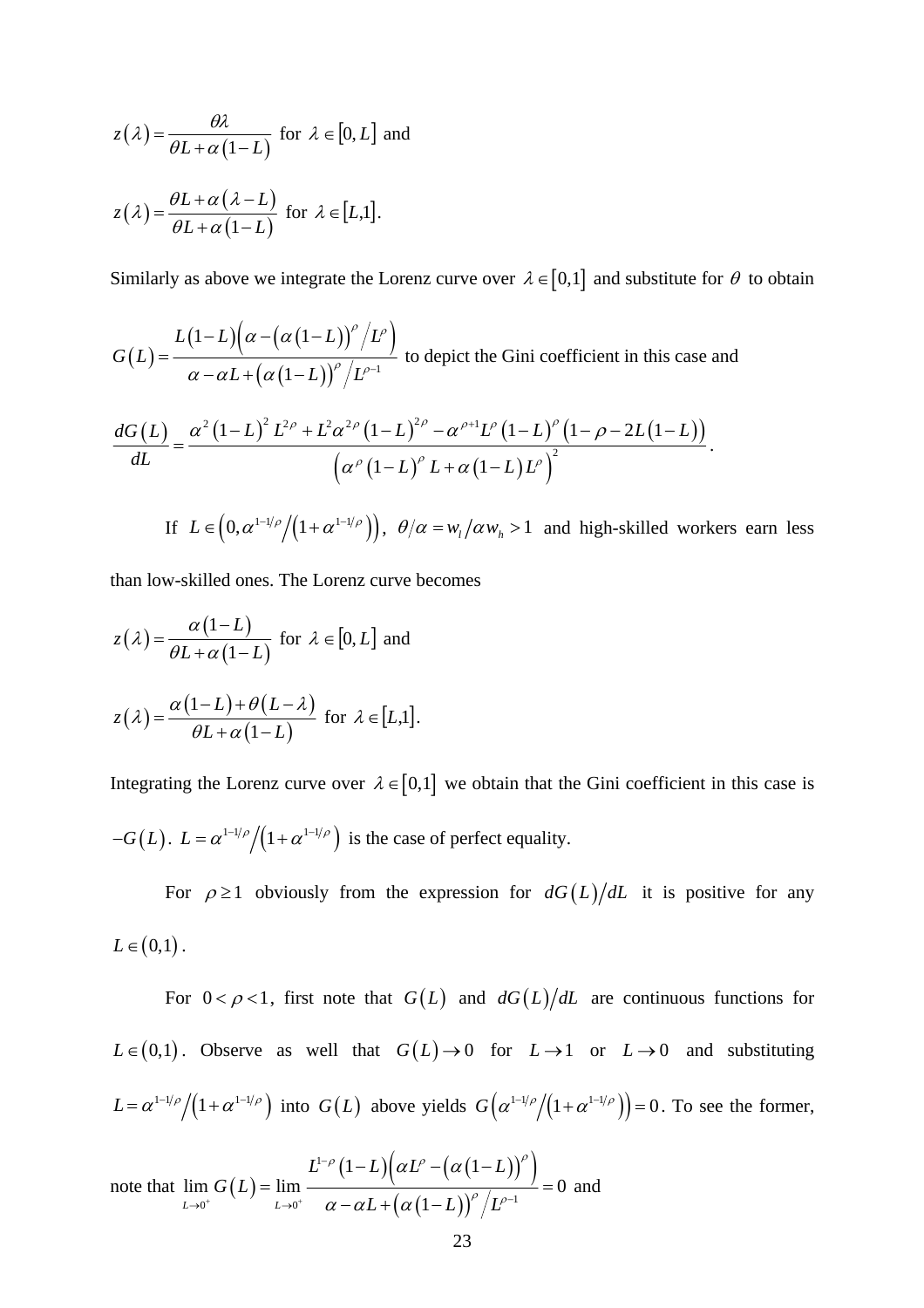$$
\lim_{L\to 1^-} G(L) = \lim_{L\to 1^-} \frac{L(1-L)^{1-\rho} \left(\alpha - \left(\alpha (1-L)\right)^{\rho} / L^{\rho}\right)}{\alpha (1-L)^{1-\rho} + \alpha^{\rho} L^{1-\rho}} = 0
$$
, where we made use of  $0 < \rho < 1$ .

Furthermore,  $dG(L)/dL \rightarrow -\infty$  whenever  $L \rightarrow 1$  or  $L \rightarrow 0$  and substitution yields  $dG(L)/dL > 0$  at  $L = \alpha^{1-1/\rho}/(1+\alpha^{1-1/\rho})$ . In fact,  $dG(L)/dL = \rho$ .<sup>16</sup> These properties imply that there exists at least one minimum of  $G(L)$  on the interval  $L \in (0, \alpha^{1-1/\rho} / (1+\alpha^{1-1/\rho}))$  and at least one maximum on the interval  $L \in (\alpha^{1-1/\rho} / (1 + \alpha^{1-1/\rho}), 1)$ , where  $dG(L) / dL = 0$ .

To show the uniqueness of each and the maxima of  $dG(L)/dL$ , consider the second derivative of  $G(L)$ . Assume for the moment that  $\alpha = 1$ ; we extend the argument to the case where  $\alpha > 1$  below. First note that

$$
\frac{d^2G(L)}{dL^2} = -\frac{(\rho-1)(L(1-L))^{\rho-1}}{(-L(1-L)^{\rho} + L^{\rho} (L-1))^{3}} \Big( L^{\rho} (1-L)(2L-\rho) + L(1-L)^{\rho} (2L+\rho-2) \Big).
$$

Since the sign of the ratio  $\frac{(\rho-1)(L(1-L))}{L}$  $\left( -L(1-L)^{\nu}+L^{\rho}\left( L-1\right) \right)$ 1 3  $1)(L(1)$  $(1-L)^{\rho} + L^{\rho} (L-1)$  $L(1-L$  $L(1-L)^{\rho}+L^{\rho}(L)$ ρ  $ρ$  <sub>1</sub>  $p$  $(\rho - 1)(L(1-L))^{\rho-1}$  $-L(1-L)^{\rho}+L^{\rho}\left(L-L\right)$ is unambiguously positive for  $0 < \rho < 1$ 

and  $L \in (0,1)$ , the sign of the second derivative is the same as the sign of

 $\overline{a}$ 

$$
-\left(L^{p}(1-L)(2L-\rho)+L(1-L)^{p}(2L+\rho-2)\right).
$$
 (A1)

<sup>&</sup>lt;sup>16</sup> This result involves tedious algebra. One can show this by evaluating  $dG(L)/dL$  at  $L^*$ , simplifying it, and realizing that  $dG(L)/dL = 1 + f(\alpha, \rho)(\rho - 1)$  where the term  $f(\alpha, \rho) = 1$ .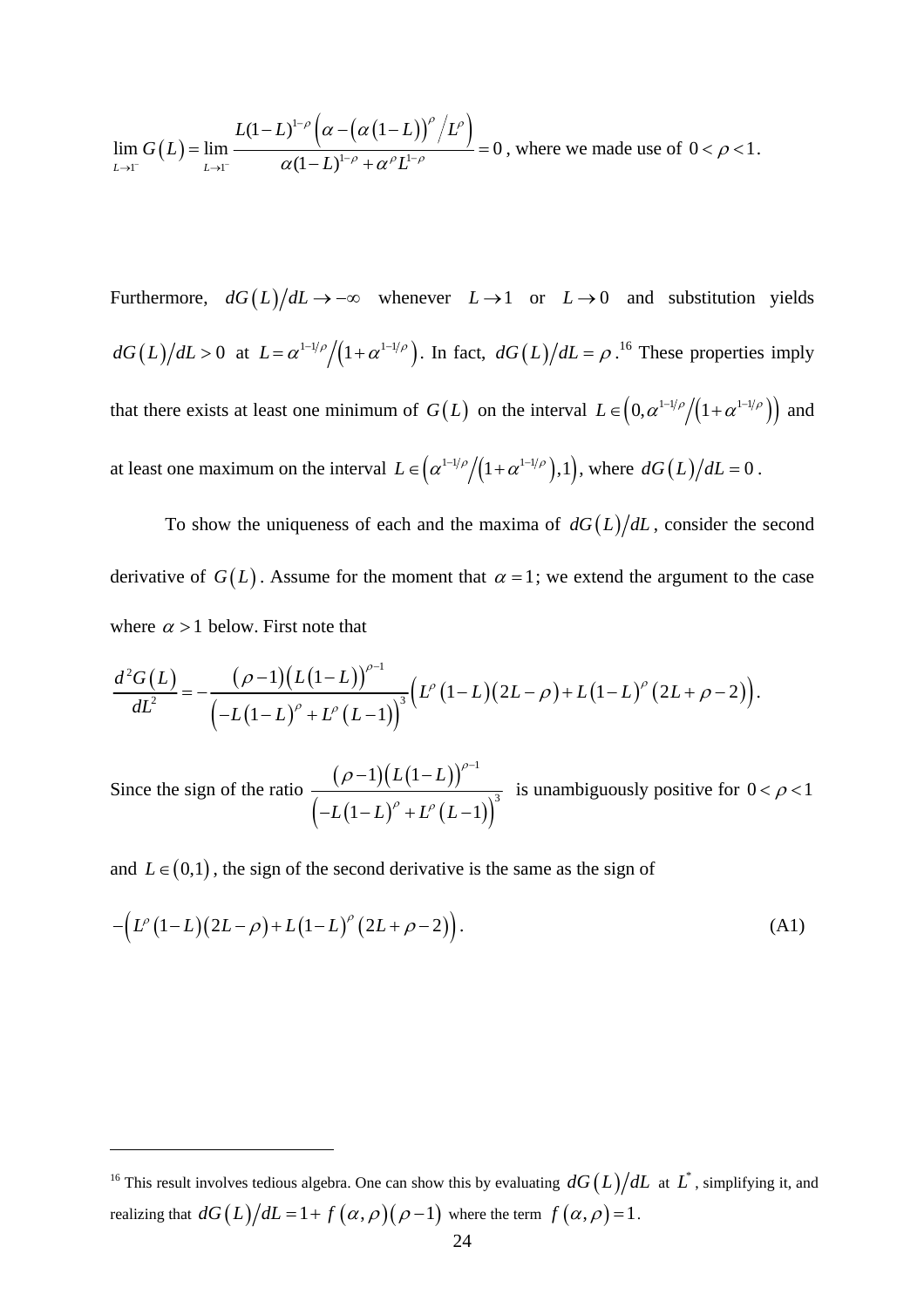For  $0 < \rho < 1$  and  $L \in (0, 0.5)$  we can rewrite A1 into the following form

$$
-L^{\rho}(1-L)\left((2L-\rho)+\left(\frac{L}{1-L}\right)^{1-\rho}(2L+\rho-2)\right).
$$
 Also, since  $2L+\rho-2<0$  and  $L/(1-L)<1$ 

we can write

$$
(2L - \rho) + \left(\frac{L}{1 - L}\right)^{1 - \rho} (2L + \rho - 2) \le (2L - \rho) + \frac{L}{1 - L} (2L + \rho - 2) = \rho \frac{2L - 1}{1 - L} \le 0.
$$
 This result and  
that  $-L^{\rho}(1 - L) < 0$  imply  $- \left(L^{\rho}(1 - L)(2L - \rho) + L(1 - L)^{\rho}\left((2L + \rho - 2)\right)\right) > 0$  for  $0 < \rho < 1$   
and  $L \in (0, 0.5)$ . Similarly, rewriting A1 as  $-L(1 - L)^{\rho} \left(\left(\frac{1 - L}{L}\right)^{1 - \rho}(2L - \rho) + (2L + \rho - 2)\right)$   
one can show that  $- \left(L^{\rho}(1 - L)(2L - \rho) + L(1 - L)^{\rho}(2L + \rho - 2)\right) < 0$  for  $0 < \rho < 1$  and

$$
L\in(0.5,1).
$$

That  $d^2 G(L)/dL^2 > 0$  (and thus  $G(L)$  is strictly convex) for any  $L \in (0,0.5)$  and  $d^2 G(L)/dL^2 < 0$  (and thus  $G(L)$  is strictly concave) for any  $L \in (0.5,1)$ ,  $dG(L)/dL < 0$  for *L* → 1 or *L* → 0 and  $dG(L)/dL > 0$  for  $L = \alpha^{1-1/\rho}/(1+\alpha^{1-1/\rho}) = 0.5$ , and the continuity of  $dG(L)/dL$  for  $L \in (0,1)$  imply the desired uniqueness of the extrema and the properties of  $dG(L)/dL$  for  $\alpha = 1$ .

To extend the argument to the case where  $\alpha > 1$ , note that for  $dG(L)/dL = 0$  to have at most two solutions within  $L \in (0,1)$ , it suffices to show that  $d^2 G(L)/dL^2 = 0$  has at most one solution. Note as well that

$$
\frac{d^2G}{dL^2} = \frac{L^{\rho-1}(1-L)^\rho \alpha^{\rho+1}(\rho-1)}{(L-1)(L-1)L^\rho \alpha - L(1-L)^\rho \alpha^\rho} \Big( (L-1)L^\rho \alpha^{\rho-2} - L(1-L)^\rho \alpha^{\rho-1} - L(1-L)^\rho \alpha^{\rho-1} - L(1-L)^\rho \alpha^{\rho-1} - L(1-L)^\rho \alpha^{\rho-1} - L(1-L)^\rho \alpha^{\rho-1} - L(1-L)^\rho \alpha^{\rho-1} - L(1-L)^\rho \alpha^{\rho-1} - L(1-L)^\rho \alpha^{\rho-1} - L(1-L)^\rho \alpha^{\rho-1} - L(1-L)^\rho \alpha^{\rho-1} - L(1-L)^\rho \alpha^{\rho-1} - L(1-L)^\rho \alpha^{\rho-1} - L(1-L)^\rho \alpha^{\rho-1} - L(1-L)^\rho \alpha^{\rho-1} - L(1-L)^\rho \alpha^{\rho-1} - L(1-L)^\rho \alpha^{\rho-1} - L(1-L)^\rho \alpha^{\rho-1} - L(1-L)^\rho \alpha^{\rho-1} - L(1-L)^\rho \alpha^{\rho-1} - L(1-L)^\rho \alpha^{\rho-1} - L(1-L)^\rho \alpha^{\rho-1} - L(1-L)^\rho \alpha^{\rho-1} - L(1-L)^\rho \alpha^{\rho-1} - L(1-L)^\rho \alpha^{\rho-1} - L(1-L)^\rho \alpha^{\rho-1} - L(1-L)^\rho \alpha^{\rho-1} - L(1-L)^\rho \alpha^{\rho-1} - L(1-L)^\rho \alpha^{\rho-1} - L(1-L)^\rho \alpha^{\rho-1} - L(1-L)^\rho \alpha^{\rho-1} - L(1-L)^\rho \alpha^{\rho-1} - L(1-L)^\rho \alpha^{\rho-1} - L(1-L)^\rho \alpha^{\rho-1} - L(1-L)^\rho \alpha^{\rho-1} - L(1-L)^\rho \alpha^{\rho-1} - L(1-L)^\rho \alpha^{\rho-1} - L(1-L)^\rho \alpha^{\rho-1} - L(1-L)^\rho \alpha^{\rho-1} - L(1-L)^\rho \alpha^{\rho-1} - L(1-L)^\rho \alpha^{\rho-1} - L(1-L)^\rho \alpha^{\rho-1} - L(1-L)^\rho \alpha^{\rho-1} - L
$$

and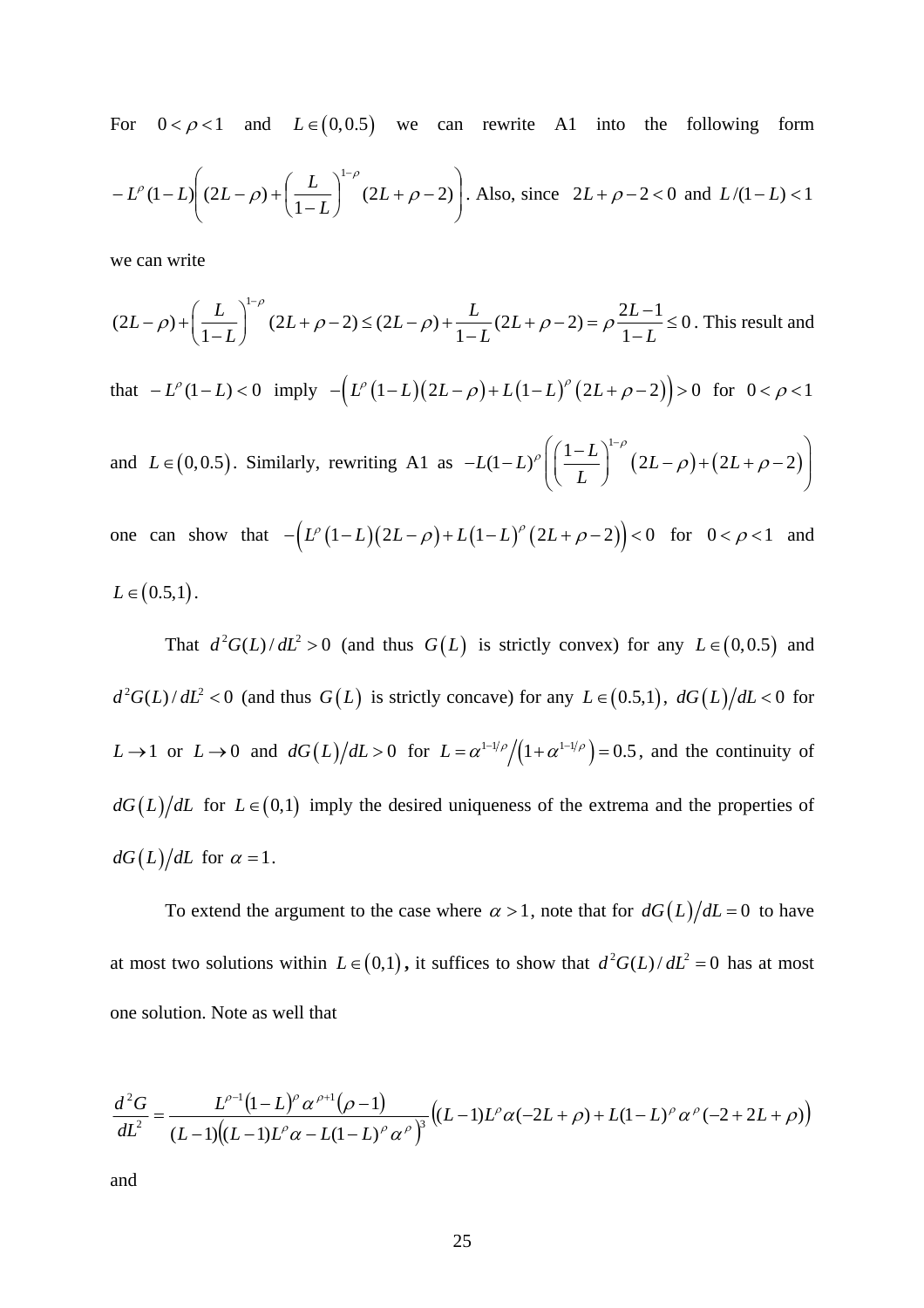$$
(L-1)L^{\rho}\alpha(-2L+\rho) + L(1-L)^{\rho}\alpha^{\rho}(-2+2L+\rho) = \alpha L^{\rho}(1-L)\left(2L-\rho+\left(\frac{L}{(1-L)\alpha}\right)^{1-\rho}(2L+\rho-2)\right)
$$

Thus, we need to show that

$$
H(L) = 2L - \rho + \left(\frac{L}{(1-L)\alpha}\right)^{1-\rho} (2L + \rho - 2) = 0
$$

has at most one solution within  $L \in (0,1)$  for  $\alpha > 1$  and  $0 < \rho < 1$ . For this to be true it suffices that  $H(L)$  is monotonous for  $L \in (0,1)$ , that is, for  $L' > L$  it must be that  $H(L') > H(L)$ . Consider  $L' > L$ . Then

$$
2L' - \rho + \left(\frac{L'}{(1-L')\alpha}\right)^{1-\rho} (2L' + \rho - 2) > 2L - \rho + \left(\frac{L}{(1-L)\alpha}\right)^{1-\rho} (2L + \rho - 2), \text{ which one can}
$$

rewrite as

$$
2(L'-L) + \alpha^{\rho-1} \left( \left( \frac{L'}{(1-L')} \right)^{1-\rho} (2L' + \rho - 2) - \left( \frac{L}{(1-L)} \right)^{1-\rho} (2L + \rho - 2) \right) > 0. \tag{A2}
$$

A2 trivially holds whenever

$$
\left( \left( \frac{L_1}{(1 - L_1)} \right)^{1 - \rho} (2L_1 + \rho - 2) - \left( \frac{L_2}{(1 - L_2)} \right)^{1 - \rho} (2L_2 + \rho - 2) \right)
$$
 (A3)

is positive. If A3 is negative, we already know that A2 holds for  $\alpha = 1$ . Since  $\alpha^{\rho-1}$  is decreasing for  $\alpha \in (1, \infty)$  a negative A3 and the fact that A2 holds for  $\alpha = 1$  imply that A2 holds for a negative A3 as well.

Therefore, given their continuity,  $d^2 G(L)/dL^2 = 0$  has at most one and  $dG(L)/dL = 0$  at most two solutions and thus  $G(L)$  has at most two interior extrema within  $L \in (0,1)$ . We already know that there exists at least one minimum of  $G(L)$  on  $L \in ( 0, \alpha^{1-1/\rho} / (1+\alpha^{1-1/\rho}) )$  and at least one maximum on  $L \in (\alpha^{1-1/\rho} / (1+\alpha^{1-1/\rho}) , 1 )$ . Therefore, these extrema are unique and we can denote  $L^1 \in ( 0, \alpha^{1-1/\rho} / (1 + \alpha^{1-1/\rho}))$  the minimum and